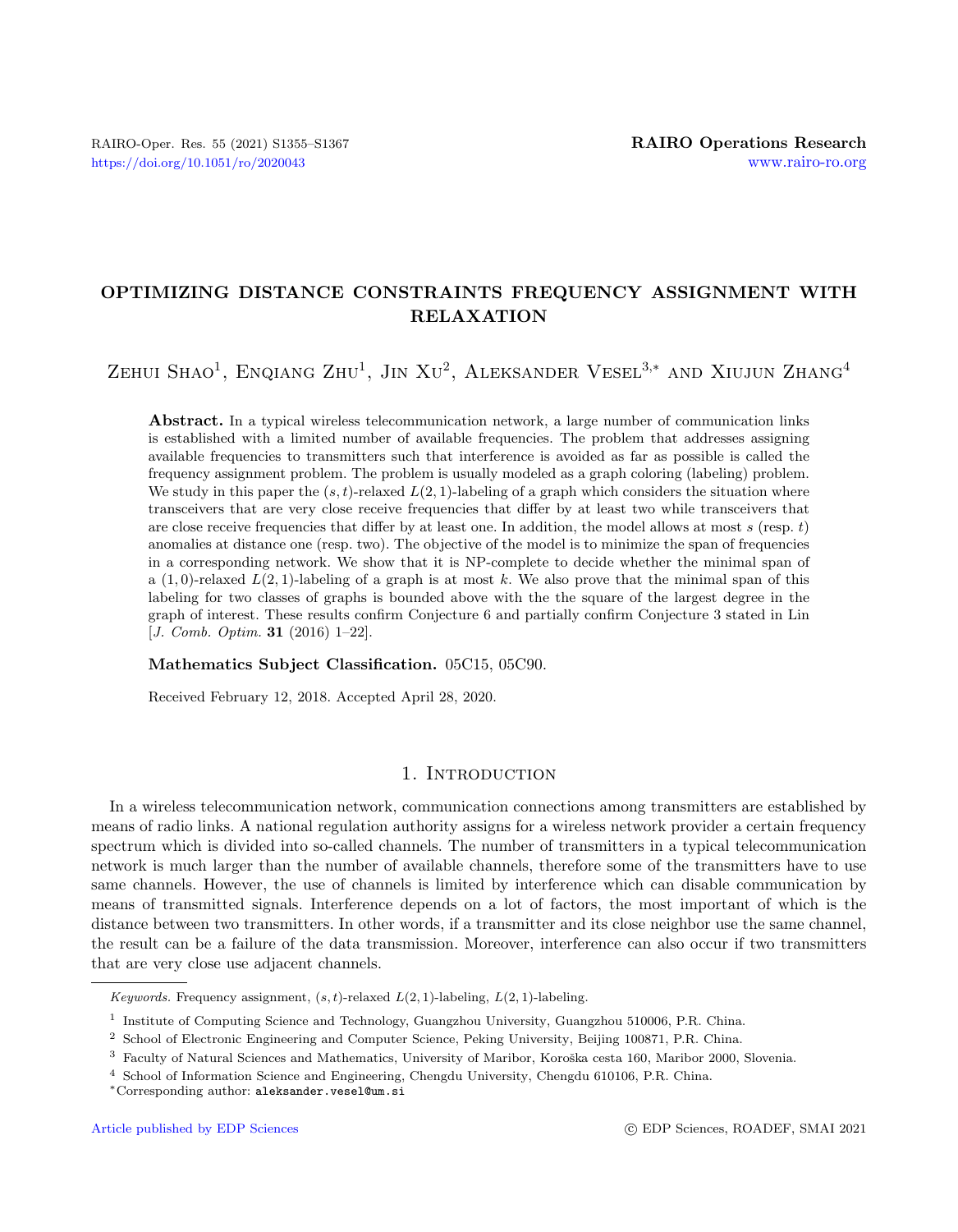## S1356 Z. SHAO ET AL.

For the reasons described above, the restricted availability of frequencies is one of the most important problems facing the radio network operators today. The problem that addresses assigning available frequencies to transmitters such that interference is avoided as far as possible is called the Frequency Assignment Problem (FAP).

A natural way to approach this problem is to model the described situation with a graph. A detailed graph theoretical models of FAP is the concept of distance constrained labeling of graphs [\[7\]](#page-12-0). The most examined variant of this concept is the  $L(2, 1)$ -labeling problem where adjacent vertices must be assigned labels of distance at least two apart and vertices of distance two must be assigned different labels [\[5\]](#page-12-1).

As usual, the *distance* between vertices u and v of a graph  $G$  is the shortest path distance and will be denoted by  $d(u, v)$ . A vertex v of a graph G is a neighbor (resp. a 2-neighbor) of u if u is adjacent to v (resp. at distance two from  $v$ ) in  $G$ .

An  $L(2, 1)$ -labeling of a graph G is a function f from the vertex set  $V(G)$  to the set of nonnegative integers such that

(1)  $f(u) - f(v) \notin \{0, -1, 1\}$  if u and v are neighbors;

(2)  $f(u) \neq f(v)$  if u and v are 2-neighbors.

The span of f is the difference between the largest and the smallest number in  $f(V(G))$ . The  $\lambda$ -number of G, denoted by  $\lambda(G)$ , is the minimum span over all  $L(2, 1)$ -labelings of G.

Note that for the path, cycle and complete graph on n vertices we have  $\lambda(P_n) \leq 4$ ,  $\lambda(C_n) = 4$  and  $\lambda(K_n) =$  $2(n-1)$ , respectively [\[5\]](#page-12-1).

Since the spectrum of frequencies is very limited, there may not exist an  $L(2, 1)$ -labeling of a given graph with a requested number of labels. Motivated with this situation, Lin [\[8\]](#page-12-2) proposed the  $(s, t)$ -relaxed  $L(2, 1)$ -labeling (see also  $[1, 2, 13]$  $[1, 2, 13]$  $[1, 2, 13]$  $[1, 2, 13]$  $[1, 2, 13]$ ).

For nonnegative integers s, t and k, an  $(s, t)$ -relaxed k-L(2, 1)-labeling f of a graph G is an assignment of labels from  $\{0, 1, \dots, k\}$  to the vertices of G if the following three conditions are satisfied:

(1)  $f(u) \neq f(v)$  if u and v are neighbors;

(2) for any vertex u of  $V(G)$ , there are at most s neighbors of u receiving labels from  $\{f(u) - 1, f(u) + 1\}$ ;

(3) for any vertex u of  $V(G)$ , the number of 2-neighbors of u with the label  $f(u)$  is at most t.

The  $(s, t)$ -relaxed  $L(2, 1)$ -labeling number  $\lambda_{2,1}^{s,t}(G)$  of G is the minimum k such that G admits an  $(s, t)$ -relaxed  $k-L(2, 1)$ -labeling.

If f is an  $(s, t)$ -relaxed  $L(2, 1)$ -labeling, then the difference between the maximum and minimum labels used under f is denoted as span $(f)$ .

<span id="page-1-1"></span>In [\[8\]](#page-12-2), the following problem is proposed:

Problem 1: Fixed parameter relaxed L(2, 1)-labeling (FPRL21). Instance: Graph  $G = (V, E)$  and a nonnegative integer k. Question: Is  $\lambda_{2,1}^{1,0}(G) \leq k$ ?

<span id="page-1-0"></span>Conjecture 1.1 ([\[8\]](#page-12-2)). FPRL21 is NP-complete for every  $k \geq 3$ .

They also suggested the following weak version of Griggs and Yehs conjecture:

Conjecture 1.2 ([\[8\]](#page-12-2)). For any graph G with maximum degree  $\Delta$ ,  $\lambda_{2,1}^{1,0}(G) \leq \Delta^2$ .

Lattices (also called grids) are frequently used models for the frequency assignment problems. In particular, the  $(s, t)$ -relaxed  $L(2, 1)$ -labeling number of the square lattice is determined in [\[1\]](#page-12-3), the  $(s, t)$ -relaxed  $L(2, 1)$ -labeling number of the triangular lattice in [\[2\]](#page-12-4), while the  $(s, t)$ -relaxed  $L(2, 1)$ -labeling number of the hexagonal lattice is given in [\[3\]](#page-12-6).

The paper is organized as follows. In the sequel of this section we give basic definitions needed in this paper. In Section [2,](#page-2-0) we confirm Conjecture [1.1](#page-1-0) by showing that it is NP-complete to decide whether  $\lambda_{2,1}^{1,0}(G) \leq k$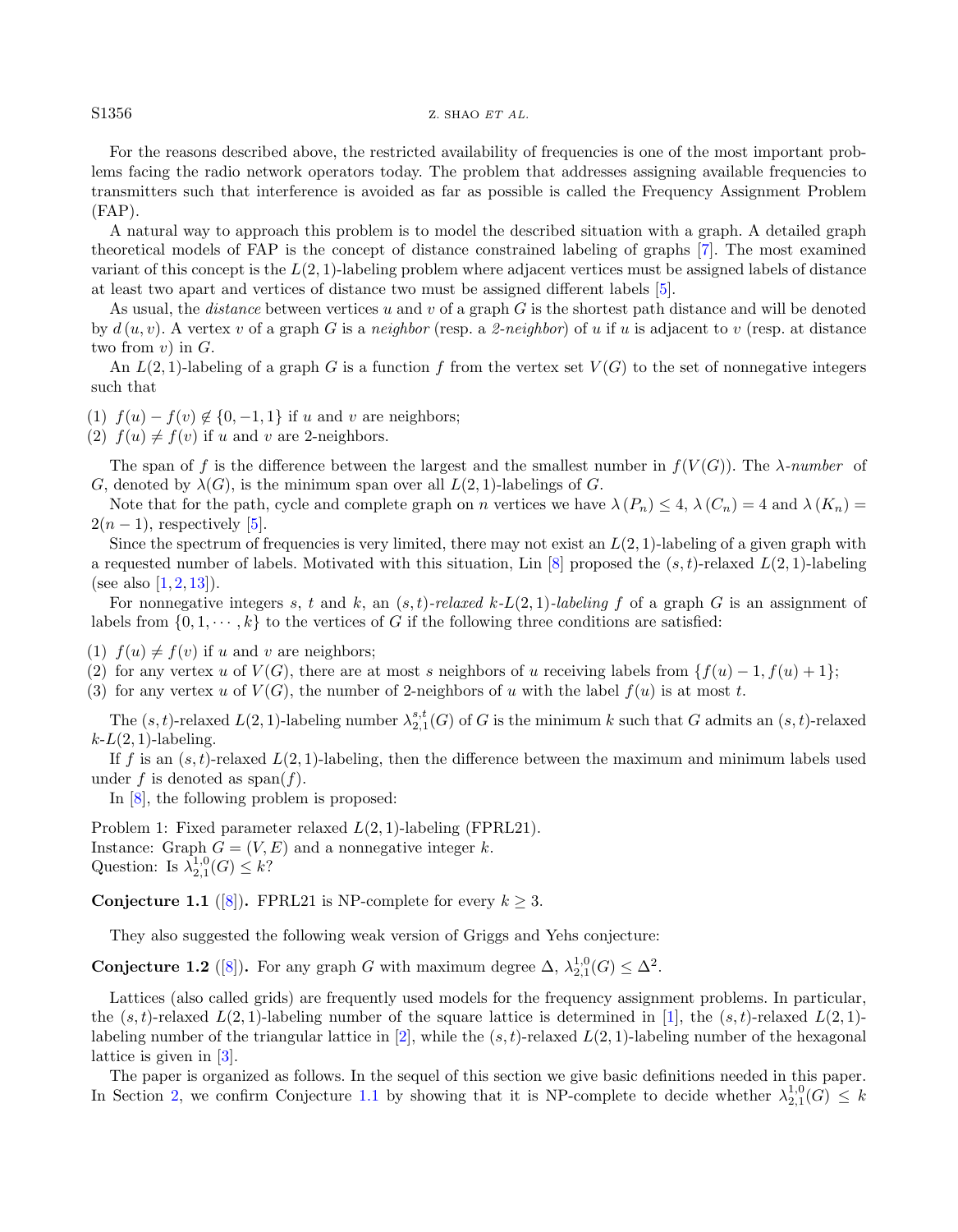for  $k \geq 3$ . In Section [3,](#page-5-0) we show that  $\lambda_{2,1}^{1,0}(G) \leq \Delta^2$  for any claw-free graph G and therefore partially confirm Conjecture [1.2.](#page-1-1) The paper is concluded with the results on  $(1, 0)$ -relaxed  $L(2, 1)$ -labelings of some infinite families of toroidal grids presented in Section [4.](#page-7-0) In particular, we present  $(1,0)$ -relaxed  $L(2,1)$ -labeling numbers of three infinite families of toroidal grids and prove that the  $(1,0)$ -relaxed  $L(2,1)$ -labeling number of a toroidal grid is bounded from above by 6.

Given a vertex v in a graph G, the set consisting of all neighbors of v is denoted by  $N_G(v)$  or simply  $N(v)$ .

Let [n] denote the set  $\{0, 1, \ldots, n-1\}$ . The path  $P_n$  is the graph whose set of vertices is [n] and in which two vertices are adjacent precisely if their difference is  $\pm 1$ . For an integer  $n \geq 3$ , the cycle of length n is the graph  $C_n$  whose vertices are [n] and whose edges are the pairs  $\{i, i + 1\}$ , where the arithmetic is done modulo n.

If every vertex in a graph has degree  $k$ , then we call the graph  $k$ -regular. In particular, we call a 3-regular graph a cubic graph.

## <span id="page-2-1"></span>2. COMPLEXITY OF  $(1, 0)$ -RELAXED  $L(2, 1)$ -LABELING

<span id="page-2-0"></span>Let  $k \geq 3$  be an integer. A k-black-and-white coloring of a graph G is a coloring of the vertices of G with labels black and white such that every vertex has exactly two neighbors of the same color and  $k-2$  neighbors of the opposite colors. If G admits a k-black-and-white coloring, then we can partition the edges of  $G$  into three sets: white edges, i.e. edges with two white end-vertices, black edges, i.e. edges with two black end-vertices and black-and-white edges, i.e. edges with one black and one white end-vertex.

Let also a k-labeling of a graph G be an assignment of labels from  $\{0, 1, \ldots, k\}$  to the vertices of G.

Let  $k \geq 3$  be an integer. The BW(k)-problem is defined as follows.

Problem 2:  $BW(k)$ -problem.

Instance: A k-regular graph G.

Question: Is there a  $k$ -black-and-white coloring of  $G$ ?

It is known that the BW(k) problem is NP-complete for every  $k \geq 3$  [\[4\]](#page-12-7).

**Proposition 2.1.** FPRL21 is NP-complete for  $k \in \{3, 4\}$ .

*Proof.* Let f be a k-labeling of a graph G. It can be verified in polynomial time whether f is a  $(1, 0)$ -relaxed  $k-L(2, 1)$ -labeling of G. It follows that the problem is in the class NP.

For  $k = 3$  we use a reduction from BW(3). Let G be a 3-regular graph for which we want to find a 3-blackand-white coloring. We may assume without loss of generality that G is connected. Let  $G'$  be the graph obtained from G by subdividing each edge of G by two new vertices of degree two.

**Claim 1.** G admits a BW(3)-coloring if and only if G' admits a  $(1, 0)$ -relaxed 3-L(2, 1)-labeling.

**Proof of Claim 1.** We first assume that a 3-black-and-white coloring of G is given. Since every white (resp. black) vertex of G has exactly two white (resp. black) neighbors in  $G$ , the set of white (resp. black) vertices of G induces a 2-regular graph. Note that a 2-regular graph consists of disjoint union of cycles. Moreover, since new vertices of G' (i.e. vertices of  $V(G') \setminus V(G)$ ) are also of degree two, the set of white (resp. black) vertices together with the vertices obtained by subdivision of white (resp. black) edges induce a disjoint union of cycles in  $G'$ .

In  $G'$ , we assign label 0 to every white vertex of  $G$ , and label 3 to every black vertex of  $G$ . A new vertex on a black-and-white edge adjacent to the white (resp. black ) vertex we label 2 (resp. 1). On each of the cycles that correspond to white vertices we use consecutively the pattern  $(0, 1, 3, 0)$ . Thus, a vertex labeled 0, say v, has exactly one neighbor labeled 1, one neighbor labeled 2 and one neighbor labeled 3, *i.e.* v admits exactly one neighbor with a label one apart while common neighbors of  $v$  are assigned different labels. Moreover, none of 2-neighbors of  $v$  is labeled 0. On each of the cycles that correspond to black vertices we use consecutively the pattern (3, 0, 2, 3). Note that every vertex labeled 3 has exactly one neighbor labeled 0, one neighbor labeled 1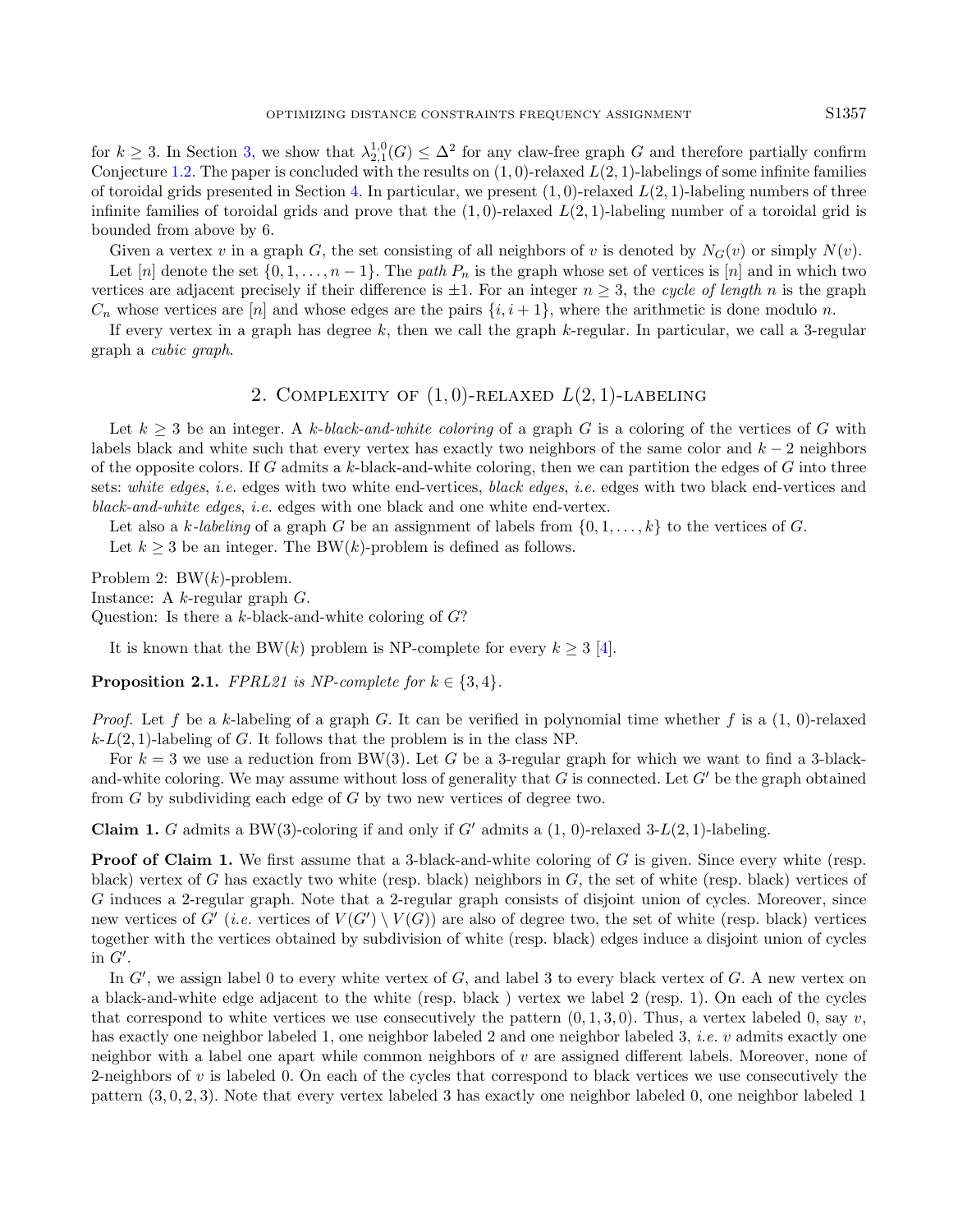<span id="page-3-0"></span>

FIGURE 1. Replacement for  $k = 4$ .

and one neighbor labeled 2. Since all new vertices in  $G'$  also clearly satisfy the constraints of the  $(1, 0)$ -relaxed  $L(2, 1)$ -labeling, this gives a  $(1, 0)$ -relaxed 3- $L(2, 1)$ -labeling of  $G'$ .

Now assume that G' admits a  $(1, 0)$ -relaxed 3-L(2, 1)-labeling. An original vertex of G has degree three in  $G'$ , so it has to be labeled either 0 (with neighbors labeled 1, 2, 3) or 3 (with neighbors labeled 0, 1, 2). It is not difficult to establish that all possible labelings of the path on four vertices with end-vertices labeled 3 or 0, with respect to the obvious symmetry, are  $(0, 1, 3, 0), (0, 2, 1, 3), (0, 3, 2, 0), (3, 0, 1, 3),$  and  $(3, 0, 2, 3)$ . By the above discussion, an original vertex labeled 0 has exactly one neighbor labeled 1 and an original vertex labeled 3 has exactly one neighbor labeled 2.

Let x be an original vertex labeled 0 (resp. 3) and z its neighbor in G such that the path obtained by subdividing the edge  $xz \in E(G)$  contains the neighbor of x labeled 1 (resp. 2). We will say that that z is the closely linked neighbor of x. Note that z is labeled 0 (resp. 3) if x is labeled 0 (resp. 3).

Let us now for every original vertex x and its closely linked neighbor z assign the direction from x towards z to the edge  $xz$  in G, *i.e.* x is the tail and z is the head of the directed edge. Since every vertex in G admits exactly one closely linked neighbor, the out-degree of every vertex of G is one. Moreover, since a vertex and its closely linked neighbor are both labeled by the same label, the in-degree of every vertex of G is also one. It follows that the vertices of the path that corresponds to a directed edge with the tail labeled 0 (resp. 3) are labeled with respect to the direction of the edge with the the pattern  $(0, 1, 3, 0)$  (resp.  $(3, 2, 0, 3)$ ) in G'. Moreover, the vertices of the path that corresponds to an undirected edge of G are labeled with the the pattern  $(0, 2, 1, 3)$  in G'. Hence, every vertex of G labeled 0 (resp. 3) admits two neighbors labeled 0 (resp. 3) and one neighbor labeled 3 (resp. 0) in G. Since by assigning label black (resp. white) to every vertex labeled 0 (resp. 3) in  $G$ , we clearly obtain a 3-black-and-white coloring of  $G$ , Claim 1 is proved.

For  $k = 4$  we use a reduction from BW(4). Let G be a 4-regular graph for which we want to find a 4-blackand-white coloring. We show that the graph  $G'$  obtained from  $G$  by replacing each edge of  $G$  by the graph  $G_4$  depicted in Figure [1](#page-3-0) admits a  $(1,0)$ -relaxed  $4-L(2,1)$ -labeling if and only if G admits a 4-black-and-white coloring.

**Claim 2.** G admits a BW(4)-coloring if and only if G' admits a  $(1, 0)$ -relaxed  $4-L(2, 1)$ -labeling.

**Proof of Claim 2.** Note first that vertices u and v of  $G_4$  are labeled 0 or 4 since both are of degree four in  $G'$ . It can be checked that the vertices of the sequence  $u, x, y, v$  allow totally 8 combinations in a possible  $(1, 0)$ relaxed 4-L(2, 1)-labeling of  $G_4$ . These 8 combinations are listed as follows:  $(4, 0, 2, 4)$ ,  $(0, 2, 4, 0)$ ,  $(4, 1, 3, 0)$ ,  $(0, 1, 3, 4), (4, 2, 0, 4), (0, 4, 2, 0), (0, 3, 1, 4), (4, 3, 1, 0).$ 

Suppose that f is a  $(1,0)$ -relaxed 4-L $(2,1)$ -labeling of G'. It is already noted that  $f(u) \in \{0,4\}$  since  $d_{G}(u) = 4$ . Let  $v_1, v_2, v_3, v_4$  be the four neighbors of u in G, and let  $ux_iy_iv_i$ ,  $i = 1, 2, 3, 4$ , be the four paths that start with u in G'. If u is labeled 0, then  $x_1, x_2, x_3, x_4$  are labeled with distinct labels from  $\{1, 2, 3, 4\}$ , say  $f(x_i) = i$ . Thus, the paths  $ux_iy_iv_i$ ,  $i = 1, 2, 3, 4$ , are labeled  $(0, 1, 3, 4)$ ,  $(0, 2, 4, 0)$ ,  $(0, 3, 1, 4)$  and  $(0, 4, 1, 0)$ , respectively. If u is labeled 4, then  $x_1, x_2, x_3, x_4$  are labeled  $0, 1, 2, 3$ , say  $f(x_i) = i - 1$ . Hence, the paths  $ux_iy_iv_i$ ,  $i = 1, 2, 3, 4$  are labeled  $(4, 0, 2, 4), (4, 1, 3, 0), (4, 2, 0, 4)$  and  $(4, 3, 1, 0)$ , respectively. By replacing label 0 with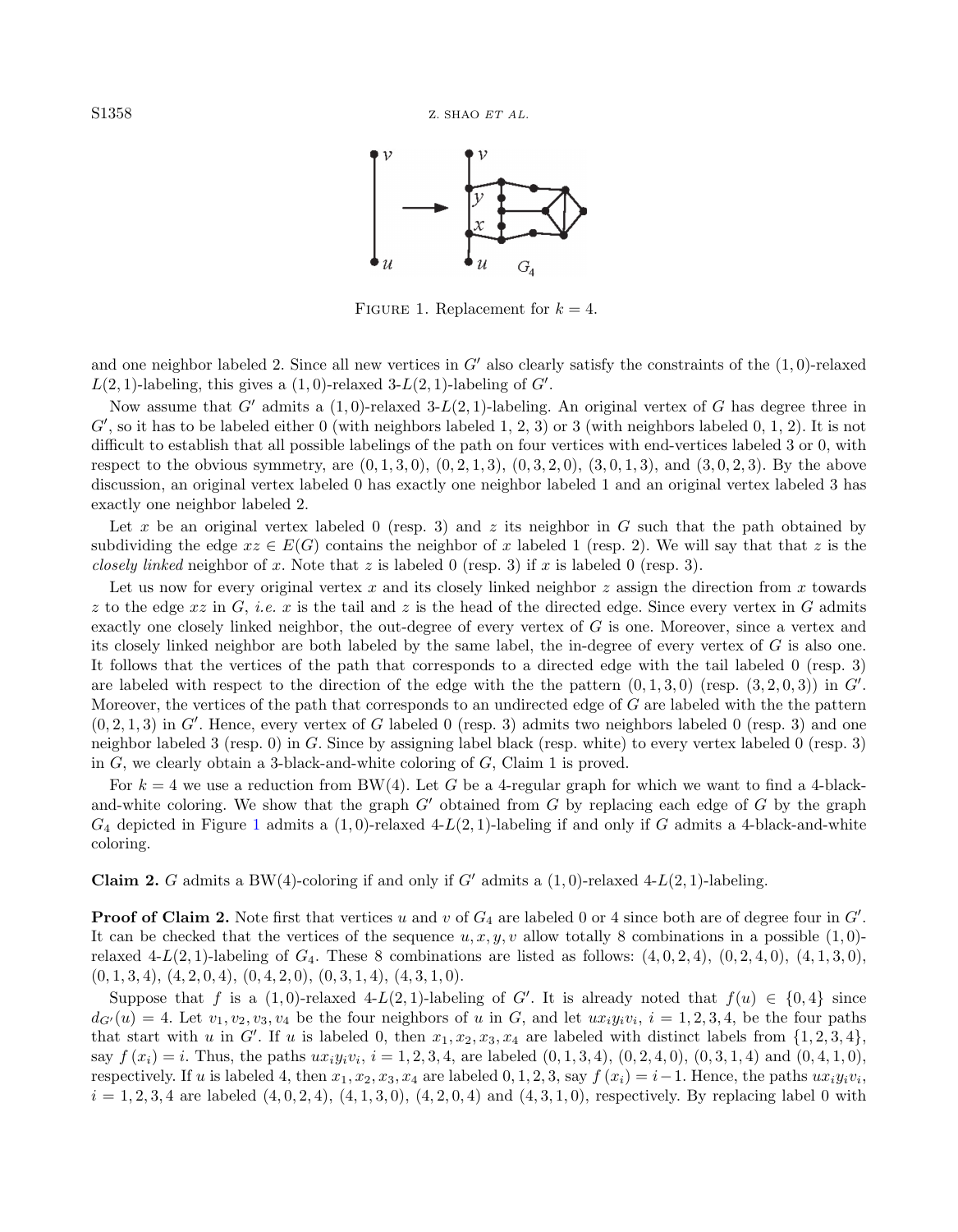<span id="page-4-0"></span>

FIGURE 2. (1, 0)-relaxed 4-L(2, 1)-labelings of  $G_4$  with  $f(u)$ ,  $f(v) \in \{0, 4\}$ .

color white and label 4 with color black in  $G$ , we see that the restriction of f to the original vertices of  $G$  is a  $BW(4)$ -coloring of  $G$ .

Now assume that G has a BW(4)-coloring. In  $G'$ , we first assign label 0 to every white vertex and label 4 to every black vertex of G. Since every white (resp. black) vertex of G is adjacent to exactly two white (resp. black) vertices of G, white (resp. black) vertices of G induce a 2-regular graph (*i.e.* a disjoint union of cycles), hence, the corresponding "white" (resp. "black") cycles in  $G'$  can be labeled consecutively  $(0, 2, 4, 0)$  (resp.  $(4, 0, 2, 4)$ ). Analogously, every white (resp. black) vertex of G is adjacent to exactly two black (resp. white) vertices of  $G$ . It follows that black-and-white edges of G also induce a disjoint union of cycles in G. Thus, we can label the paths in  $G'$  that correspond to black-and-white edges in these cycles consecutively by  $(4, 1, 3, 0)$ .

Let for  $uv \in E(G)$  the 4-tuple  $(c_1, c_2, c_3, c_4)$  denote the labels assigned to vertices  $(u, x, y, v)$  in the corresponding  $G_4$ . For each  $(c_1, c_2, c_3, c_4)$ , one can extend a  $(1, 0)$ -relaxed 4-L(2, 1)-labeling of  $G_4$  as depicted in Figure [2.](#page-4-0) Since we obtain a  $(1,0)$ -relaxed  $4-L(2,1)$ -labeling of  $G'$ , this case is settled.

#### **Theorem 2.2.** FPRL21 is NP-complete for every  $k \geq 3$ .

*Proof.* The proof is by induction on k. For  $k \in \{3, 4\}$ , the result is obtained in Proposition [2.1.](#page-2-1)

A star  $S_n$  is the complete bipartite graph  $K_{1,n}$ , where the vertex with a degree more that one is called the center of  $S_n$ . We define a *double star* as the union of two stars with the edge joining the centers. More precisely, for  $n \geq m \geq 0$  the double star  $S(n, m)$  is the graph with the vertex set  $V(S(n, m)) = \{v_0, v_1, \ldots, v_n, u_0, u_1, \ldots, u_m\}$ and the set of edges  $E(S(n,m)) = \{v_0u_0\} \cup \{v_0v_i | i = 1, 2, ..., n\} \cup \{u_0u_j | j = 1, 2, ..., m\}.$ 

Clearly, for  $i \in \{1, 2, ..., n\}$  and  $j \in \{1, 2, ..., m\}$ ,  $v_i$  and  $u_j$  are vertices of degree 1 in  $S(n, m)$ . The vertices  $v_0$  and  $u_0$  are called the *centers* of  $S(n, m)$ , while  $v_i$ ,  $i = 1, 2, ..., n$  and  $u_j$ ,  $j = 1, 2, ..., m$ , are called the *leaves* of  $S(n, m)$ .

Let G be a graph for which the existence of  $(1,0)$ -relaxed  $k-L(2,1)$ -labeling is to be verified. We will construct a graph G' which has a  $(1, 0)$ -relaxed  $(k + 2)$ -L $(2, 1)$ -labeling if and only if G admits a  $(1, 0)$ -relaxed  $k$ -L $(2, 1)$ labeling.

We construct G' as follows. For each vertex  $x \in V(G)$ , we construct a unique double star  $S_x(k+1, k+1)$ , and identify x and an arbitrary leaf of  $S_x(k+1, k+1)$ . That is to say, x and y are adjacent in G if and only if x and y are adjacent in G'. This completes the construction of G'. Let x' and x'' denote the centers of  $S_x(k+1, k+1)$ such that  $x'$  is adjacent to  $x$ .

Assume that G' admits a  $(1, 0)$ -relaxed  $(k+2)$ -L $(2, 1)$ -labeling. Centers of double stars have degree  $k+2$ , and therefore each of these centers is labeled either 0 or  $k + 2$ . Note also that two centers in the same double star receive different labels. Moreover, every leaf of  $S_x(k+1, k+1)$  is adjacent to one center of  $S_x(k+1, k+1)$  and is at distance two from the other center of  $S_x(k+1, k+1)$ . It follows that leafs cannot be labeled  $k+2$  or 0. Since we showed that  $V(G)$  have labels in  $\{1,\ldots,k+1\}$ , it is trivially to obtain a  $(1,0)$ -relaxed  $k-L(2,1)$ -labeling of G.

Now we assume that G admits a  $(1,0)$ -relaxed k-L $(2,1)$ -labeling f. We construct the labeling f' of G' as follows. For each  $x \in V(G)$  we set  $f'(x) := f(x)$ . Moreover, for each  $x \in V(G)$  with  $f'(x) = k+1$ , we label x' and x'' with 0 and k+2, respectively, while for each  $x \in V(G)$  with  $f'(x) \neq k+1$  we label x' and x'' with  $k+2$  and 0,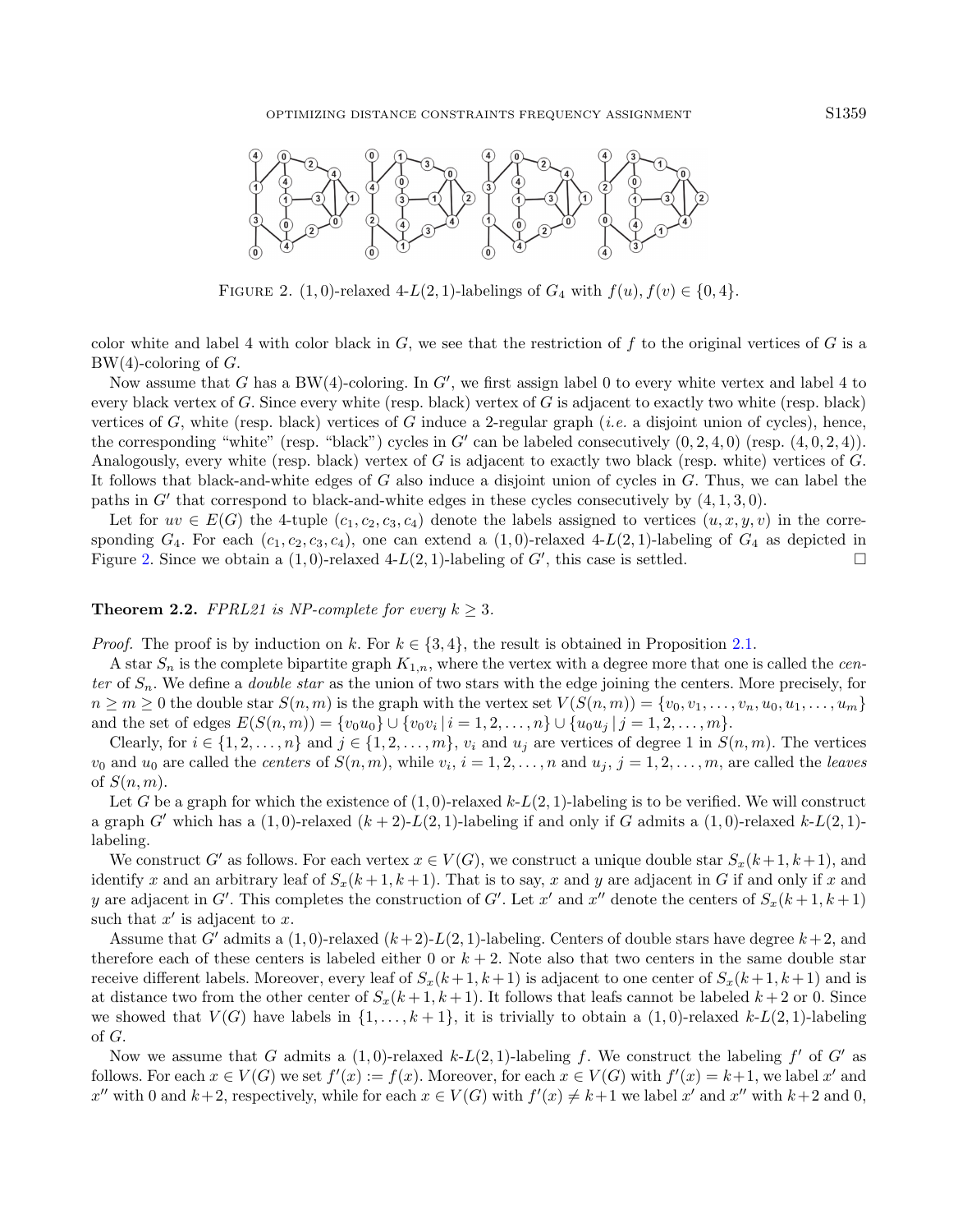#### $S1360$  z. SHAO ET AL.

respectively. Finally, we label vertices of  $N_{G'}(x') \setminus \{x, x''\}$  with distinct colors of  $\{1, 2, \ldots, k + 1\} \setminus \{f'(x)\}$  and vertices of  $N_{G'}(x'')\setminus\{x'\}$  with distinct colors of  $\{1, 2, \ldots, k+1\}$ . One can readily check that  $f'$  is a  $(1, 0)$ -relaxed  $(k+2)$ -L(2, 1)-labeling of G'. .

## <span id="page-5-4"></span><span id="page-5-3"></span><span id="page-5-2"></span><span id="page-5-1"></span>3. Claw-free graphs

<span id="page-5-0"></span>A claw is the complete bipartite graph  $K_{1,3}$ . A claw-free graph is a graph that does not have a claw as an induced subgraph.

In this section, we show that Conjecture [1.2](#page-1-1) is true for all claw-free graphs. More formally, we show

**Theorem 3.1.** If G is a connected claw-free graph, then  $\lambda_{2,1}^{1,0}(G) \leq \Delta^2$ .

The results on  $L(2, 1)$ -labelings of  $K_{1,n}$ -free graph studied in [\[10\]](#page-12-8) provide the following

**Proposition 3.2.** If G is a claw-free graph, then  $\lambda(G) \leq \frac{\Delta^2}{2} + 2\Delta$ .

Since it is straightforward to see that  $\lambda_{2,1}^{1,0}(G) \leq \lambda(G)$  for any graph G, these two results together with Proposition [3.2](#page-5-1) imply that we have to show that Conjecture [1.2](#page-1-1) holds also for claw-free graphs with a maximum degree three.

A diamond is a complete graph of order 4 minus one edge.

**Lemma 3.3** ([\[6\]](#page-12-9)). If  $G \neq K_4$  is a connected, claw-free, cubic graph of order n, then the vertex set  $V(G)$  can be uniquely partitioned into sets each of which induces a triangle or a diamond in  $G$ .

By Lemma [3.3,](#page-5-2) we can obtain a connected, claw-free, cubic graph  $G$  from a sequence of vertex-disjoint triangles and diamonds by adding edges between vertices of degree two in the triangles and diamonds. We call every triangle in G a triangle-unit and every diamond a *diamond-unit*.

Let G be a graph and  $S \subseteq V(G)$ . Then  $G - S$  denotes the subgraph of G induced by  $V(G) \setminus S$ .

**Theorem 3.4.** If G is a connected, claw-free graph with  $\Delta(G) = 3$ , then  $\lambda_{2,1}^{1,0}(G) \leq 9$ .

*Proof.* If  $G = K_4$ , then  $\lambda_{2,1}^{1,0}(G) = 4$ . In what follows, we assume  $G \neq K_4$ . Suppose the result is false, and let G be a counterexample such that  $|V(G)|$  is as small as possible. By the choice of G, G is a connected, claw-free graph of order  $n > 4$  such that  $\lambda_{2,1}^{1,0}(G) > 9$ , and any connected, claw-free graph G' of order  $n' < n$ has  $\lambda_{2,1}^{1,0}(G') \leq 9$ .

If G contain a vertex u of degree one, by the minimality of  $G, G - \{u\}$  has a  $(1, 0)$ -relaxed 9-L(2, 1)labeling  $f'$ . Since we can easily extend f to a  $(1,0)$ -relaxed 9-L $(2,1)$ -labeling of G by properly labeling u, we obtain a contradiction.

If G contains a vertex u of degree two, then let  $N_G(u) = \{v, w\}$  and  $G' = G - \{u\}$ . By the minimality of G, G' has a  $(1, 0)$ -relaxed 9-L $(2, 1)$ -labeling f'. If one of v and w, say v, is of degree less than three in G, then let  $N_{G'}(v) = \{v_1\}$  and  $N_{G'}(w) = \{w_1, w_2\}$ . We can label u with an arbitrary label from  $\{0, 1, 2, \ldots, 9\} \setminus \{f'(v), f'(w), f'(v) + 1, f'(v) - 1, f'(w) + 1, f'(w) - 1, f'(w_1), f'(w_1), f'(w_2)\}$ to obtain a  $(1, 0)$ -relaxed 9- $L(2, 1)$ -labeling of  $G$ , a contradiction. If both v and w are vertices of degree three in G, let  $N_{G'}(v) = \{v_1, v_2\}$  and  $N_{G'}(w) = \{w_1, w_2\}.$ Consider the set  $S = \{f'(v), f'(w), f'(v) + 1, f'(v) - 1, f'(w) + 1, f'(w) - 1, f'(v_1), f'(v_2), f'(w_1), f'(w_2)\}.$ If  $|S| \leq 9$ , then we can label u with an arbitrary label from  $\{0, 1, 2, \ldots, 9\} \setminus S$  to obtain a  $(1, 0)$ -relaxed 9-L(2, 1)-labeling of G, a contradiction. If  $|S| = 10$ , then  $|f'(v_i) - f'(v)| \neq 1$ ,  $|f'(w_i) - f'(v)| \neq 1$ , and  $|f'(w) - f'(v)| \neq 1$ . It follows that we can label u with  $f'(v) + 1$  or  $f'(v) - 1$  to obtain a  $(1,0)$ -relaxed  $9-L(2, 1)$ -labeling of G, a contradiction.

Since we proved above that G cannot admit vertices of degree one or two, we assume in the following that G is a connected, claw-free, cubic graph of order  $n > 4$ . By Lemma [3.4,](#page-5-3) G consists of triangle-units and diamond-units.

Claim 1. G contains no diamond-unit.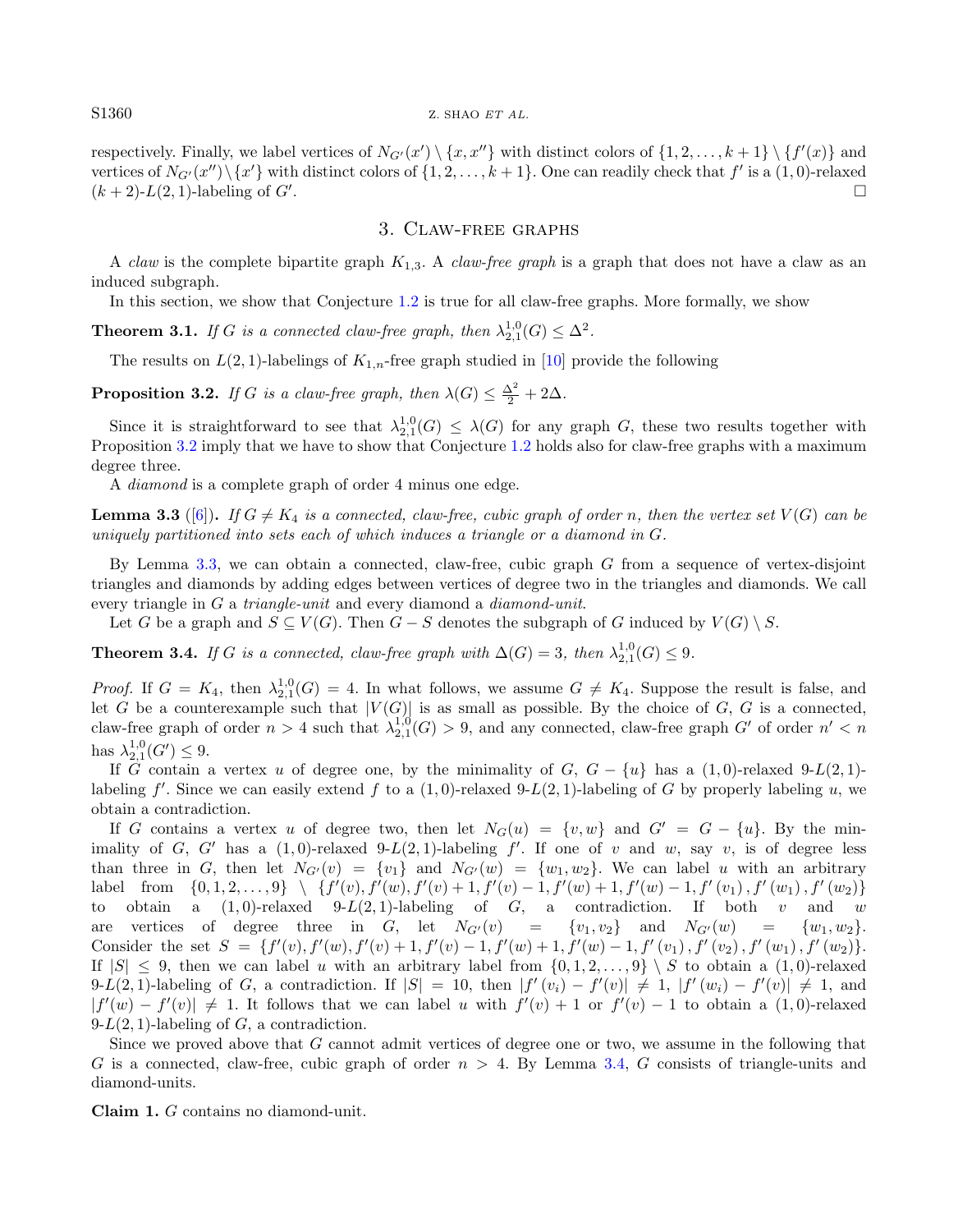Suppose to the contrary that G admits a diamond-unit D, where  $V(D) = \{a, b, c, d\}$ ,  $ab \notin E(G)$ . Let  $N_G(a) \setminus \{c, d\} = \{x\}$  and  $N_G(b) \setminus \{c, d\} = \{y\}$ . Define G' as the resulting graph obtained from the graph  $G - \{a, b, c, d\}$  by connecting x and y. Clearly, G' is a connected, claw-free, cubic graph. By the minimality of G,  $G'$  has a  $(1,0)$ -relaxed 9- $L(2,1)$ -labeling  $f'$ . Let  $f'(x) = c_1$  and  $f'(y) = c_2$ , where  $c_2 > c_1$ . Note that  $c_1, c_2 \in$  $\{0,1,\ldots,9\}$ . We now extend  $f'$  to a  $(1,0)$ -relaxed 9- $L(2,1)$ -labeling f of G by labeling a and b with  $c_2$  and  $c_1$ , respectively, and by labeling c and d with any two labels from  $\{0, 1, \ldots, 9\} \$   $\{c_1, c_2, c_1 + 1, c_1 - 1, c_2 + 1, c_2 - 1\}$ . Since we obtain a contradiction, the proof is complete.

Claim 2. G does not contain two triangle-units connected with two or three edges.

Suppose to the contrary that  $T_1$  and  $T_2$  are two adjacent triangle-units, where  $V(T_1) = \{x_1, y_1, z_1\}, V(T_2) =$  ${x_2,y_2,z_2}$ , and  $x_1x_2 \in E(G)$ . If  $y_1y_2 \in E(G), z_1z_2 \in E(G)$ , then it is not difficult to find a  $(1,0)$ -relaxed  $5-L(2, 1)$ -labeling of G (note that G is isomorphic to the Cartesian product of a triangle and  $K_2$ ) and we obtain a contradiction. It follows that there is exact one edge between  $\{y_1, z_1\}$  and  $\{y_2, z_2\}$ . We may assume w.l.o.g. that  $y_1y_2 \in E(G)$ . Let  $N_G(z_i) \setminus \{x_i, y_i\} = \{u_i\}, i = 1, 2$  (note that  $u_1 \neq u_2$  since G is claw-free). Consider the graph G' obtained from  $G - \{x_1, y_1, z_1, x_2, y_2, z_2\}$  by connecting  $u_1$  and  $u_2$ . Clearly, G' is a connected, claw-free, cubic graph. By the minimality of  $G$ ,  $G'$  has a  $(1,0)$ -relaxed 9- $L(2, 1)$ -labeling  $f'$ . Let  $f'(u_1) = c_1$ ,  $f'(u_2) = c_2$ , where  $c_2 > c_1$ . Then, we can extend f' to a  $(1,0)$ -relaxed 9-L(2, 1)-labeling of G by labeling  $z_1$  and  $z_2$  with  $c_2$  and  $c_1$ , respectively, and by properly labeling  $x_1, y_1$  and  $x_2, y_2$  with the labels from  $\{0, 1, \ldots, 9\} \setminus \{c_1, c_2, c_2 + 1, c_2 - 1\}$  and  $\{0, 1, \ldots, 9\} \setminus \{c_1, c_2, c_1 + 1, c_1 - 1\}$ , respectively. Since we obtain a contradiction, and this assertion completes the proof.

From Lemma [3.3](#page-5-2) and Claim 1 it follows, that G contains a triangle-unit. Let then T be a triangle-unit induced by the set  $\{x, y, z\}$  and let  $N_G(x) \setminus \{y, z\} = \{x_0\}$ ,  $N_G(y) \setminus \{x, z\} = \{y_0\}$ ,  $N_G(z) \setminus \{x, y\} = \{z_0\}$ . By Claim 1, we have  $x_0 \neq y_0$ ,  $x_0 \neq z_0$ ,  $y_0 \neq z_0$ . Let  $N_G(x_0) \setminus \{x\} = \{x_1, x_2\}$ ,  $N_G(y_0) \setminus \{x\} = \{y_1, y_2\}$ , and  $N_G(z_0) \setminus \{x\} = \{z_1, z_2\}$ . Since G is claw-free,  $x_1x_2 \in E(G)$ ,  $y_1y_2 \in E(G)$ ,  $z_1z_2 \in E(G)$ . By Claim 1, the sets  $\{x_1, x_2\}$ ,  $\{y_1, y_2\}$ , and  $\{z_1, z_2\}$  have pairwise a non-empty intersection. Moreover, by Claim 2, we also have  $x_0 \notin \{y_1, y_2, z_1, z_2\}$ ,  $y_0 \notin \{x_1, x_2, z_1, z_2\}$ , and  $z_0 \notin \{x_1, x_2, y_1, y_2\}$ . Let  $G' := G - \{x, y, z\}$ . Clearly,  $G'$ is a claw-free graph of maximum degree at most three. By the minimality of  $G, G'$  admits a  $(1, 0)$ -relaxed 9-L(2, 1)-labeling f'. Let  $f'(x_i) = a_i$ ,  $f'(y_i) = b_i$ ,  $f'(z_i) = c_i$ , for  $i = 0, 1, 2$ .

Let  $C_0 := \{0, 1, \ldots, 9\} \setminus \{a_1, a_2, a_0, a_0 + 1, a_0 - 1, b_0, c_0\}, C_1 := \{0, 1, \ldots, 9\} \setminus \{b_1, b_2, b_0, b_0 + 1, b_0 - 1, a_0, c_0\},$ and  $C_2 := \{0, 1, \ldots, 9\} \setminus \{c_1, c_2, c_0, c_0 + 1, c_0 - 1, a_0, b_0\}$ . Clearly,  $|C_i| \geq 3$  for  $i = 0, 1, 2$ .

If  $|C_0 \cup C_1 \cup C_2| \geq 4$ , then we may assume w.l.o.g. that there exists  $a \in C_0$  such that  $a \notin C_1$ . Observe that  $C_1$ contains an element b such that  $b \notin \{a-1, a+1, a\}$ . Moreover,  $C_2$  contains an element c such that  $c \notin \{a, b\}$ . If  $|b - a| > 2$  or  $|b - a| = 2$  and  $2c \neq b + a$ , we label x, y, and z with a, b, and c, respectively. Since we extend f' to a  $(1,0)$ -relaxed 9-L(2, 1)-labeling of G, we obtain a contradiction. If  $|b - a| = 2$  and  $2c = b + a$ , then we distinguish two cases. If  $C_2 \neq \{a, b, c\}$ , we choose the label  $c' \in C_2 \setminus \{c, a, b\}$  and label x, y, and z with a, b, and c', respectively. If  $C_2 = \{c, a, b\}$ , we select  $b' \in C_1 \setminus \{c, b\}$ , and label x, y, and z with a, b', and b. Since the obtained labeling is in both cases a  $(1, 0)$ -relaxed 9- $L(2, 1)$ -labeling of G, we come to contradiction.

If  $|C_0 \cup C_1 \cup C_2| = 3$ , let  $C_0 = C_1 = C_2 := \{a, b, c\}$ . We may assume w.l.o.g that  $a < b < c$ . If  $c \neq a + 2$ , we label x, y and z with a, b, and c, respectively to obtain a  $(1,0)$ -relaxed 9-L(2, 1)-labeling of G, a contradiction. If  $c = a + 2$ , then  $b = a + 1$ . Note that  $|C_0| = 3$ , which implies that  $|\{a_1, a_2, a_0, a_0 + 1, a_0 - 1, b_0, c_0\}| = 7$ . It follows that  $|a_i - a_0| \neq 1$ ,  $i = 1, 2$ ,  $|b_0 - a_0| \neq 1$ , and  $|c_0 - a_0| \neq 1$ . We now label x with  $a_0 + 1$ . If  $a_0 + 1 < a$ , label y and z with b and c, respectively. If  $a_0 + 1 > c$ , label y and z with a and b, respectively. The obtained labeling is a  $(1,0)$ -relaxed  $9-L(2,1)$ -labeling of G, we come to contradiction. This assertion completes the  $\Box$ 

Theorems [3.1](#page-5-4) and [3.4](#page-5-3) together with Proposition [3.2](#page-5-1) give useful upper bounds for the  $(1,0)$ -relaxed  $L(2,1)$ labeling number of claw-free graphs. However, the complexity of FPRL21 on this class of graphs remains open.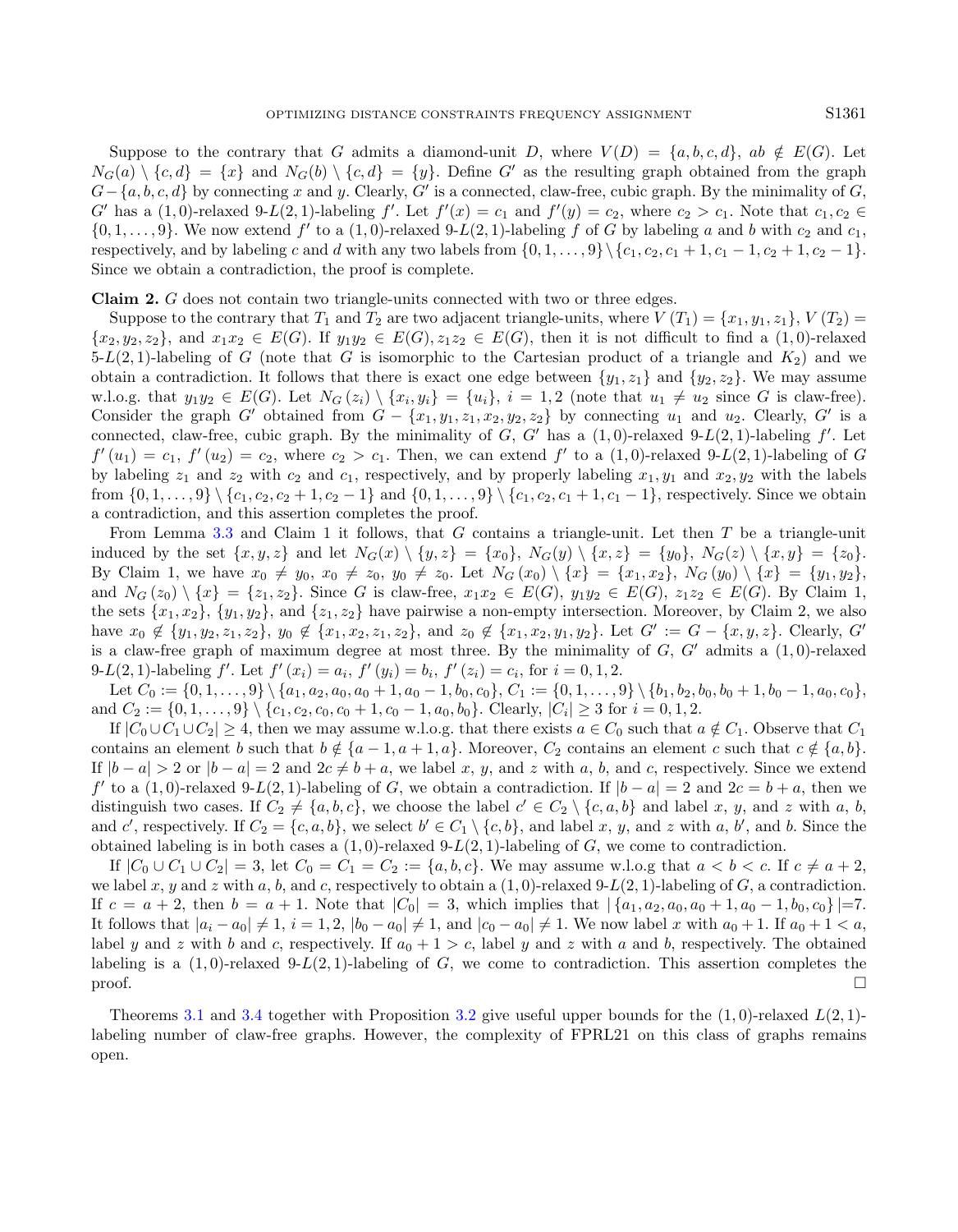#### S1362 Z. SHAO ET AL.

## <span id="page-7-1"></span>4. Toroidal grids

The Cartesian product of graphs G and H is the graph  $G \Box H$  with the vertex set  $V(G) \times V(H)$  and  $(x_1, x_2)(y_1, y_2) \in E(G \Box H)$  whenever  $x_1y_1 \in E(G)$  and  $x_2 = y_2$ , or  $x_2y_2 \in E(H)$  and  $x_1 = y_1$ . Let  $u \in V(G)$ .

The subgraph of  $G \Box H$  induced by  $\{u\} \times V(H)$  is isomorphic to H. It is called an H-fiber and is denoted by  $H^u$ . In particular, the subgraph of  $C_m \Box C_n$  induced by a vertex i of  $C_m$  is denoted by  $C_n^i$ .

The Cartesian product of two cycles  $C_m \Box C_n$  is also called a *toroidal grid* and denoted by  $T_{m,n}$ . Note that  $L(2, 1)$ -labelings of toroidal grids are considered in [\[9\]](#page-12-10).

Note that  $T_{m,n}$  is a 4-regular graph. Suppose that  $T_{m,n}$  admits a  $(1,0)$ -relaxed 4-L(2, 1)-labeling f. If u is a vertex of  $T_{m,n}$ , then  $f(u)$  is either 0 or 4. Since all neighbors of u cannot be labeled 0 or 4, we have the following general lower bound.

# $\textbf{Proposition 4.1.} \hspace{0.2cm} \lambda_{2,1}^{1,0}\left( T_{m,n}\right) \geq 5.$

In the following, we will use a rectangular pattern with m rows and n columns to represent a labeling of  $T_{m,n}$ in a natural way. If P and Q are rectangular patterns which represent a labeling of  $T_{m,n}$  and  $T_{m,\ell}$ , respectively, then PQ denotes the rectangular pattern with m rows and  $n + \ell$  columns obtained by concatenating P and Q, such that PQ represents a labeling of  $T_{m,n+\ell}$ . Moreover, P<sup>k</sup> represents a labeling of  $T_{m,kn}$  made by the rectangular pattern with m rows and  $kn$  columns obtained by concatenating k copies of P.

As an example, let

<span id="page-7-2"></span>
$$
P = \begin{bmatrix} 1 & 4 & 3 & 0 \\ 5 & 2 & 1 & 4 \\ 3 & 0 & 5 & 2 \end{bmatrix} \text{ and } Q = \begin{bmatrix} 5 & 2 \\ 3 & 0 \\ 1 & 4 \end{bmatrix}.
$$

Obviously,  $P^k$  represents a  $(1,0)$ -relaxed 5- $L(2,1)$ -labeling of  $T_{3,4k}$ , while  $P^kQ$  represents a  $(1,0)$ -relaxed 5- $L(2, 1)$ -labeling of  $T_{3,4k+2}$ .

The patterns that provide upper bounds for the  $(1, 0)$ -relaxed  $L(2, 1)$ -labeling number of  $T_{m,n}$  which are not present in the proofs of the following theorems are given in the Appendices [A](#page-11-0) to [C.](#page-12-11)

Theorem 4.2. Let  $n \geq 3$ . Then

$$
\lambda_{2,1}^{1,0}(T_{3,n}) = \begin{cases} 8, & n = 3, \\ 7, & n = 5, \\ 6, & n \ge 7, \\ 5, & n \text{ is even.} \end{cases}
$$

*Proof.* We show above that  $P^k$  and  $P^kQ$  represents a  $(1,0)$ -relaxed 5-L(2, 1)-labeling of  $T_{3,4k}$  and a  $(1,0)$ -relaxed  $5-L(2,1)$ -labeling of  $T_{3,4k+2}$ , respectively. It follows that  $\lambda_{2,1}^{1,0}(T_{3,n}) \leq 5$  for every even n. Thus, the upper bound on  $\lambda_{2,1}^{1,0}(T_{3,n})$  is proved for every even *n*.

Analogously, we found two patterns which obtain a  $(1,0)$ -relaxed 6-L $(2,1)$ -labeling of  $T_{3,4k+5}$  and  $(1,0)$ relaxed 6-L(2, 1)-labeling of  $T_{3,4k+7}$ , for any  $k \ge 1$ . Thus, the upper bound on  $\lambda_{2,1}^{1,0}(T_{3,n})$  is established also for every odd  $n \geq 5$ .

Since we also found a (1,0)-relaxed 8-L(2, 1)-labeling of  $T_{3,3}$ , a (1,0)-relaxed 7-L(2, 1)-labeling of  $T_{3,5}$ , and a  $(1,0)$ -relaxed 6-L(2, 1)-labeling of  $T_{3,7}$ , upper bounds are confirmed for every n.

Note that the lower bound for even n follows from Proposition [4.1.](#page-7-1) In order to prove the lower bound for odd n, suppose that f is a  $(1,0)$ -relaxed 5-L $(2,1)$ -labeling of  $T_{3,n}$ . Let  $C_3^i$ ,  $i \in [n]$ , denote a  $C_3$  fiber in  $T_{3,n}$  and let  $F_i$  be the set of labels assigned by f to the vertices  $C_3^i$ . Consider now the vertices of two consecutive  $C_3$  fibers  $C_3^i$  and  $C_3^{i+1}$ ,  $i \in [n]$  (the arithmetic is done modulo n). Note that the vertices of  $C_3^i$  and  $C_3^{i+1}$  induce a graph isomorphic to  $C_3 \Box K_2$ . We can see that that any two vertices of  $V(C_3^i) \cup V(C_3^{i+1})$  are at distance at most two in  $T_{3,n}$ . Thus,  $|F_i| + |F_{i+1}| = 6$ , *i.e.* f assigns six different labels to the vertices of  $V(C_3^i) \cup V(C_3^{i+1})$ . Moreover, we have  $F_i = F_{i+2}$  for every  $i \in [n]$ . It follows that n must be even if  $\lambda_{2,1}^{1,0}(T_{3,n}) = 5$ .

<span id="page-7-0"></span>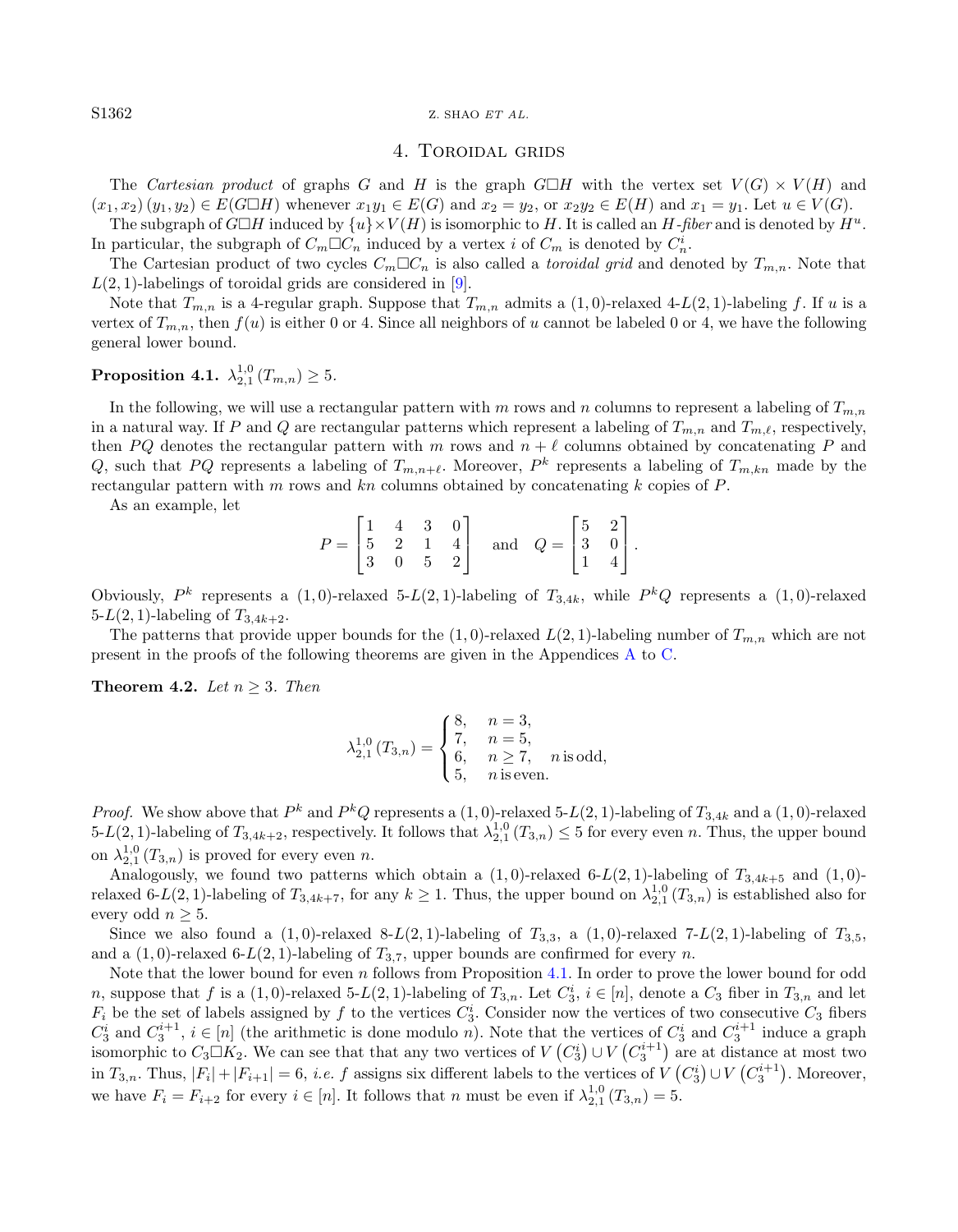Suppose now that f is a  $(1, 0)$ -relaxed 6-L(2, 1)-labeling of  $T_{3,5}$  and let  $F_i$  be the set of labels assigned by f to the vertices  $C_3^i$ ,  $i \in [5]$ . From the discussion above it follows that  $|F_i| + |F_{i+1}| = 6$ . Moreover, we can see that  $|F_i \cap F_{i+2}| \geq 2$ . In particular,  $|F_3 \cap F_0| \geq 2$  and  $|F_3 \cap F_1| \geq 2$ . Since  $|F_0 \cap F_1| = 0$ , we have  $|F_3| \geq 4$  and we obtain a contradiction. Thus,  $\lambda_{2,1}^{1,0}(T_{3,5}) \geq 7$ .

If u is a vertex of  $V(T_{3,3})$ , then every vertex of  $V(T_{3,3}) \setminus \{u\}$  is at distance at most two from u. It follows that we need nine labels for a  $(1, 0)$ -relaxed  $L(2, 1)$ -labeling of  $T_{3,3}$ . The assertion completes the proof.

Theorem 4.3. Let  $n > 4$ . Then

<span id="page-8-1"></span>
$$
\lambda_{2,1}^{1,0}(T_{4,n}) = \begin{cases} 5, & n \ge 5, n \equiv 0 \pmod{3} \\ 6, & n \ge 5, n \not\equiv 0 \pmod{3} \\ 7, & n = 4. \end{cases}
$$

*Proof.* Most upper bounds follow from a  $(1, 0)$ -relaxed 5-L(2, 1)-labeling of  $T_{4,3}$  which together with a 6-labeling of  $T_{4,5}$  and 6-labeling of  $T_{4,7}$  provide a  $(1,0)$ -relaxed 5-L(2, 1)-labeling of  $T_{4,3k}$  as well as a  $(1,0)$ -relaxed 6-L(2, 1)labelings of  $T_{4,3k+5}$  and  $T_{4,3k+7}$ . Since a  $(1,0)$ -relaxed  $7-L(2,1)$ -labeling of  $T_{4,4}$ , a  $(1,0)$ -relaxed  $6-L(2,1)$ -labeling of  $T_{4,5}$  and a (1,0)-relaxed 6-L(2, 1)-labeling of  $T_{4,7}$  give the desired upper bounds for  $n = 4, 5, 7$ , all upper bounds are settled.

By Proposition [4.1](#page-7-1) we have  $\lambda_{2,1}^{1,0}(T_{4,n}) \geq 5$ . Since we established by a computer that  $\lambda_{2,1}^{1,0}(T_{4,4}) \geq 7$ , we are left to show that  $\lambda_{2,1}^{1,0}(T_{4,n}) \ge 6$  for  $n \not\equiv 0 \pmod{3}$ .

<span id="page-8-0"></span>All additions are modulo 4 in the sequel. Let f be a  $(1,0)$ -relaxed 5-L(2, 1)-labeling of  $T_{4,n}$  and let  $f(j,i)$ denote the assignment of f to a vertex  $(j, i) \in T_{4,n}$ ,  $j \in [4], i \in [n]$ . Let also  $F_i$  denote the set of labels assigned by f to the vertices of  $C_4^i$ . Clearly,  $|F_i| = 4$ . Note also that if  $f(j, i) = f(k, i + 1)$ , then  $k = j + 2$ .

Since  $|F_i| = 4$  and  $|F_i \cup F_{i+1}| \leq 6$ , we have  $|F_i \cap F_{i+1}| \geq 2$ . We first show that  $|F_i \cap F_{i+1}| = 2$ . Suppose to the contrary that  $|F_i \cap F_{i+1}| \geq 3$ . We can assume w.l.o.g.  $f(0, i) = f(2, i + 1)$ ,  $f(1, i) = f(3, i + 1)$  and  $f(2, i) =$  $f(0, i+1)$ . Since f is a 5-labeling and  $|F_i \cap F_{i+1}| \geq 3$ , we have  $|[6] \setminus (F_i \cap F_{i+1})| \leq 3$ . It follows that there exists at least one j such that  $f(j, i+2) \in \{f(0, i), f(1, i), f(2, i)\}$ . But then we have  $f(j, i+2) = f(j+2, i+1) = f(j, i)$ and we obtain a contradiction.

Since  $|F_i \cap F_{i+1}| = 2$  and  $|F_i \cup F_{i+1}| = 6$ , we may partition  $F_i$  into two sets  $P_i$  and  $N_i$ , such that  $N_i = F_i \cap F_{i+1} = P_{i+1}$ . Note that

$$
P_i + N_i + N_{i+1} = [6],\tag{4.1}
$$

and

$$
P_i + P_{i+1} + N_{i+1} = [6].
$$
\n
$$
(4.2)
$$

By [\(4.2\)](#page-8-0), we also have  $P_{i+1}+P_{i+2}+N_{i+2} = [6]$ . Since  $P_{i+1} = N_i$  and  $P_{i+2} = N_{i+1}$ , we have  $N_i+N_{i+1}+N_{i+2} = [6]$ . From [\(4.1\)](#page-8-1) then it follows that  $N_{i+2} = P_i$ . Since  $N_{i+3} = P_{i+1} = N_i$  and  $P_{i+3} = N_{i+2} = P_i$ , we have  $F_i = F_{i+3}$ . It is straightforward to see now that f exists only if  $n \equiv 0 \pmod{3}$ .

<span id="page-8-2"></span>**Theorem 4.4.** If  $n \ge 5$ , then  $\lambda_{2,1}^{1,0}(T_{5,n}) = 6$ .

*Proof.* A  $(1,0)$ -relaxed 6-L $(2,1)$ -labeling of  $T_{5,4}$  together with 6-labelings of  $T_{5,5}$ ,  $T_{5,6}$  and  $T_{5,6}$  provide a  $(1,0)$ relaxed 6-L(2, 1)-labeling of  $T_{5,4k}$  and a  $(1,0)$ -relaxed 6-L(2, 1)-labeling of  $T_{5,4k+i}$ ,  $i \in \{5,6,7\}$ . Moreover, since  $(1,0)$ -relaxed 6-L(2, 1)-labelings of  $T_{5,5}$ ,  $T_{5,6}$ , and  $T_{5,7}$ , give the desired labelings for  $n \in \{5,6,7\}$ , the upper bound is settled.

In order to establish the lower bound, let assume that all additions are modulo 5 in the sequel.

Suppose to the contrary that there exists a  $(1,0)$ -relaxed 5-L(2, 1)-labeling f of  $T_{5,n}$ . Let  $f(j,i)$  denote the assignment of f to a vertex  $(j, i) \in T_{5,n}$ ,  $j \in [5], i \in [n]$ . Let also  $F_i$  denote the set of labels assigned by f to the vertices of  $C_5^i$ . Clearly,  $|F_i| = 5$ . Moreover,

**Claim 1.** If  $f(j, i) = f(k, i \pm 1)$ , then either  $k = j + 2$  or  $k = j + 3$ .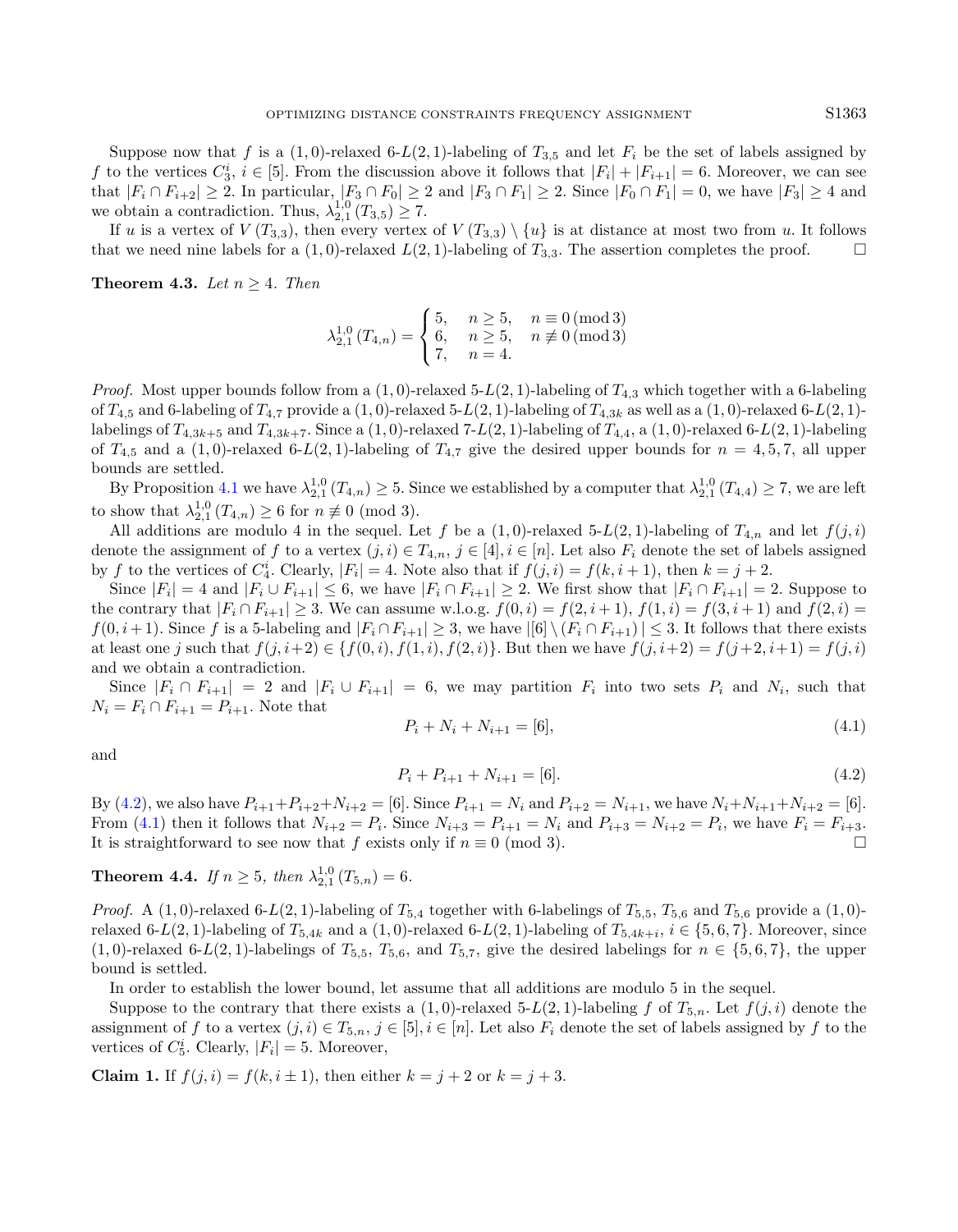### S1364 Z. SHAO ET AL.

If  $f(j, i) = c$ , such that  $c - 1 \in F_i$  and  $c + 1 \in F_i$ , then we say that the vertex  $(j, i) \in F_i$  is squeezed.

**Claim 2.** Let c' be a label of f such that  $c' \notin F_i$ . If  $f(j, i) = c$  and  $(j, i)$  is squeezed, then either  $f(j, i + 1) = c'$ or  $f(j, i - 1) = c'$ .

**Proof of Claim 2.** Let  $f(j, i) = c$ . Since  $(j, i)$  is squeezed,  $c - 1 \in F_i$  and  $c + 1 \in F_i$ . Suppose to the contrary that  $f(j, i+1), f(j, i-1) \in F_i$ . Note that  $f(j+1, i)$  and  $f(j-1, i)$  cannot be both from  $\{c-1, c+1\}$ . Suppose first that neither of  $f(j+1,i)$  and  $f(j-1,i)$  is from  $\{c-1,c+1\}$ . It follows that  $f(j+2,i)$  and  $f(j-2,i)$ are both from  $\{c-1, c+1\}$ . If  $f(j, i \pm 1) \in F_i$ , then, by Claim 1,  $f(j, i \pm 1) \in \{c-1, c+1\}$ . Since  $(i, j)$  cannot admit two two neighbors with labels from the set  $\{f(j, i) - 1, f(j, i) + 1\}$ , we obtain a contradiction. Suppose now w.l.o.g. that  $f(j + 1, i) = c - 1$ . Suppose also w.l.o.g. that  $f(j + 2, i) = c + 1$ . If  $f(j, i + 1), f(j, i - 1) \in F_i$ , then, by Claim 1,  $f(j, i + 1), f(j, i - 1) \in \{c + 1, f(j - 2, i)\}\$ . Since  $(j, i)$  has already a neighbor labeled  $c - 1$ , we have  $f(j, i + 1) \neq c - 1$  and  $f(j, i - 1) \neq c - 1$ . But then  $f(j, i + 1) = f(j, i - 1) = f(j - 2, i)$  and we obtain a contradiction.

We now consider the following three cases.

**Case 1.**  $F_i = \{0, 1, 2, 3, 4\}.$ 

Since vertices labeled 2, 3, and 4 are squeezed in  $F_i$ , by Claim 2, we need to label 5 three vertices in  $V(C_5^{i-1}) \cup V(C_5^{i+1})$ . But then either  $|F_{i-1}| < 5$  or  $|F_{i+1}| < 5$  and we obtain a contradiction. Thus,  $F_i \neq \{0, 1, 2, 3, 4\}.$ 

**Case 2.**  $F_i = \{0, 2, 3, 4, 5\}.$ 

We first show that for  $f(j, i) = 3$  we have  $f(j \pm 1, i) \neq 4$ . Suppose to the contrary that  $f(j, i) = 3$  and  $f(j+1, i) = 4$ . From Case 1 it follows that  $F_{i\pm 1} \neq \{0, 1, 2, 3, 4\}$ . Therefore,  $5 \in F_{i\pm 1}$ . Since  $f(j+2, i) \neq 5$ , from Claim 1 it follows that either  $f(j+1, i+1) = 5$  or  $f(j+1, i-1) = 5$ . But then  $(j+1, i)$  admits two neighbors with labels from the set  $\{f(j+1,i) - 1, f(j+1,i) + 1\}$  and we obtain a contradiction.

Since we showed that  $C_5^i$  cannot admit consecutive vertices labeled 3 and 4, we are left with the following six labelings of  $((j, i), (j + 1, i), \ldots, (j + 4, i))$ :  $(3, 0, 4, 2, 5), (3, 0, 4, 5, 2), (3, 2, 4, 0, 5), (3, 2, 4, 5, 0), (3, 5, 4, 0, 2),$ and  $(3, 5, 4, 2, 0)$ .

Suppose that  $((j, i), (j + 1, i), \ldots, (j + 4, i)) = (3, 0, 4, 2, 5)$ . Vertices labeled 3 and 4 are squeezed in  $F_i$ . Hence, by Claim 2, we need to label 1 one vertex in  $V(C_5^{i-1})$  and  $V(C_5^{i+1})$ , respectively. Since  $5 \in F_{i\pm 1}$ , we have either  $f(j+2, i+1) = 5$  or  $f(j+2, i-1) = 5$ . Suppose w.l.o.g. that  $f(j+2, i+1) = 5$ . It follows that  $f(j+2, i-1) = 1$ and  $f(j, i + 1) = 1$ . By Claim 1, we then get  $f(j + 1, i + 1) = 2$  and  $f(j + 1, i + 1) = 0$ . But then  $(j, i)$  admits two neighbors with labels from the set  $\{f(j, i) - 1, f(j, i) + 1\}$  and we obtain a contradiction. The proof for the other five labelings is analogous. Thus,  $F_i \neq \{0, 2, 3, 4, 5\}.$ 

Note that because of the obvious symmetry, Cases 1 and 2 also yield  $F_i \neq \{1, 2, 3, 4, 5\}$  and  $F_i \neq \{0, 1, 2, 3, 5\}$ , respectively.

**Case 3.**  $F_i = \{0, 1, 2, 4, 5\}.$ 

We first show that for  $f(j, i) = 1$  we have  $f(j \pm 1, i) \neq 2$ . Suppose to the contrary that  $f(j, i) = 1$  and  $f(j+1,i) = 2$ . From Case 1 it follows that  $F_{i+1} \neq \{1, 2, 3, 4, 5\}$ . Therefore,  $0 \in F_{i+1}$ . Since  $f(j-1,i) \neq 0$ , from Claim 1 it follows that either  $f(j, i + 1) = 0$  or  $f(j, i - 1) = 0$ . But then  $(j, i)$  admits two neighbors with labels from the set  $\{f(j, i) - 1, f(j, i) + 1\}$  and we obtain a contradiction.

Since we showed that  $C_5^i$  cannot admit consecutive vertices labeled 1 and 2, we are left with the following six labelings of  $((j, i), (j + 1, i), \ldots, (j + 4, i))$ :  $(1, 0, 2, 4, 5), (1, 0, 2, 5, 4), (1, 4, 2, 0, 5), (1, 4, 2, 5, 0), (1, 5, 2, 0, 4),$ and  $(1, 5, 2, 4, 0)$ .

Suppose that  $((j, i), (j + 1, i), \ldots, (j + 4, i)) = (1, 0, 2, 4, 5)$ . Vertex labeled 1 is squeezed and has a neighbor labeled 0 in  $F_i$ . Hence, by Claim 2, we need to label 3 either  $(j, i - 1)$  or  $(j, i + 1)$ . Suppose w.l.o.g. that  $f(j, i + 1) = 3$ . By Claim 1, we then get  $f(j + 1, i + 1) = 4$  and  $f(j + 2, i + 1) = 5$ . But then  $(j + 1, i + 1)$  admits two neighbors with labels from the set  $\{f(j+1,i+1)-1,f(j+1,i+1)+1\}$  and we obtain a contradiction. The proof for the other five labelings is analogous. Thus,  $F_i \neq \{0, 1, 2, 4, 5\}$ . Moreover, because of the obvious symmetry, we also have  $F_i \neq \{0, 1, 3, 4, 5\}.$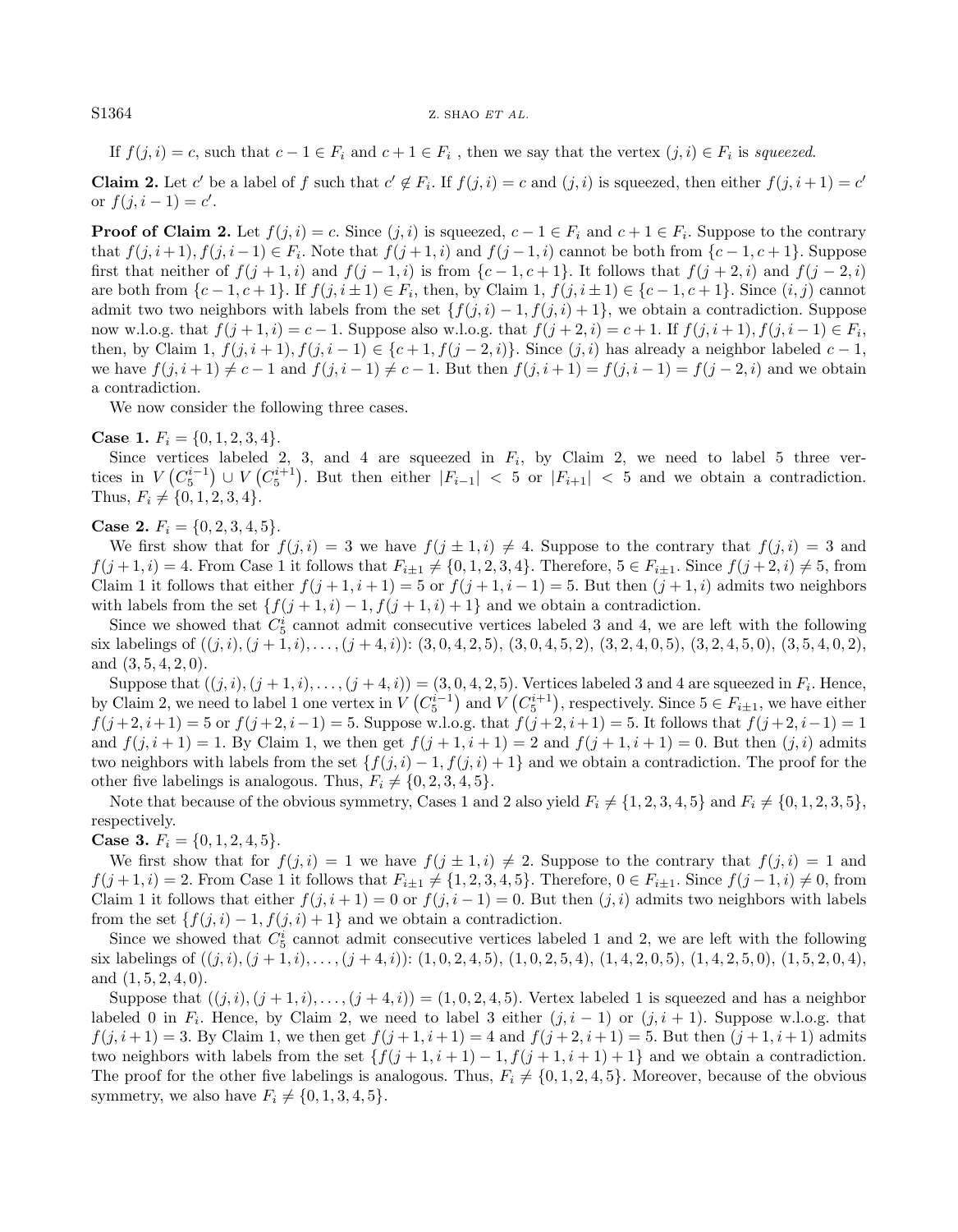Since we prove that  $f$  cannot exist, the proof is complete.

Given two integers r and s, let  $S(r, s)$  denote the set of all nonnegative integer combinations of r and s:

<span id="page-10-0"></span>
$$
S(r,s) = \{ \alpha r + \beta s : \alpha, \beta \in Z^+ \} .
$$

We need the following result of Sylvester.

<span id="page-10-1"></span>**Lemma 4.5** ([\[12\]](#page-12-12)). If  $r, s > 1$  are relatively prime nonnegative integers, then  $t \in S(r, s)$  for all  $t \ge (s-1)(r-1)$ . **Theorem 4.6.** If  $m, n \ge 64$ , then  $\lambda_{2,1}^{1,0}(T_{m,n}) \le 6$ .

Proof. Let

| $A =$ | 3                        | 6              | 5              |                |                |  | B<br>$\!\!\!=\!\!\!$ | 3              | 5              | 2              | 6              | 0              | 3               | 5              |                | 2              |                | 6              |                |  |
|-------|--------------------------|----------------|----------------|----------------|----------------|--|----------------------|----------------|----------------|----------------|----------------|----------------|-----------------|----------------|----------------|----------------|----------------|----------------|----------------|--|
|       | 1                        | $\theta$       | 3              | 6              | 4              |  |                      |                | $\theta$       | 3              | 1              | 4              | $\overline{2}$  | 6              | 4              | 5              | 1              | $\overline{2}$ | 4              |  |
|       | 5                        | $\overline{2}$ | 4              | $\theta$       | 3              |  |                      | 6              | $\overline{2}$ | 5              | $\theta$       | 3              | 5               | 1              | $\theta$       | 3              | 6              | $\theta$       | 3              |  |
|       | 0                        | 3              | 6              | 5              | $\mathbf 1$    |  |                      | $\overline{0}$ | 3              | 6              | 4              | 1              | $\Omega$        | 4              | 5              | 1              | $\overline{2}$ | 5              | 6              |  |
|       | 4                        | 1              | $\theta$       | 3              | 6              |  |                      | 4              | 1              | $\theta$       | 3              | 5              | $6\phantom{.}6$ | $\overline{2}$ | 3              | 6              | $\theta$       | 3              | $\overline{2}$ |  |
|       | $\overline{\phantom{a}}$ | 6              | 4              | $\overline{2}$ | 5              |  |                      | 3              | 6              | 5              | 1              | $\overline{2}$ | 4               | 5              | $\theta$       | $\overline{2}$ | 4              | 6              | $5^{\circ}$    |  |
|       | 1                        | 5              | 3              | 6              | $\Omega$       |  |                      | 1              | 4              | 3              | 6              | $\theta$       | 1               | 3              | 6              | 1              | 5              | $\overline{2}$ | $\Omega$       |  |
|       | 4                        | $\overline{2}$ | $\theta$       | 1              | 3              |  |                      | 5              | $\overline{2}$ | $\theta$       | 4              | 3              | 5               | $\theta$       | $\overline{2}$ | 4              | $\theta$       | 3              | 6              |  |
|       | 0                        | 3              | 5              | 4              | 6              |  |                      | 0              | 3              | 5              | 1              | 6              | 4               | 1              | 5              | 6              | $\overline{2}$ | $\mathbf{1}$   | 5              |  |
|       | 1                        | $\,6$          | $\overline{2}$ | $\theta$       | 5              |  |                      | 1              | 6              | $\overline{2}$ | $\theta$       | 5              | $\overline{2}$  | 6              | 3              | 1              | 4              | 6              | 3              |  |
|       | 4                        | $\theta$       | 3              | 6              | $\overline{2}$ |  |                      | 4              | $\theta$       | 3              | 6              | 1              | 3               | $\bf 5$        | $\theta$       | $\overline{2}$ | 5              | $\theta$       | $\overline{2}$ |  |
|       | 3                        | 5              | 1              | 4              | $\theta$       |  |                      | 3              | 5              | 1              | $\overline{2}$ | 4              | 6               | $\mathbf{1}$   | 4              | 6              | 3              | $\overline{4}$ | 6              |  |
|       | 1                        | $\overline{4}$ | $\theta$       | $\overline{2}$ | 6              |  |                      | 1              | $\overline{2}$ | 4              | $\theta$       | 3              | $\bf 5$         | $\theta$       | $\overline{2}$ | 5              | 1              | $\overline{2}$ | 0              |  |
|       | 5                        | $\overline{2}$ | 6              | 1              | 3              |  |                      | 5              | $\theta$       | 6              | 5              | 1              | $\overline{2}$  | 4              | 6              | $\theta$       | 4              | 6              | 3              |  |
|       | 6                        | 1              | 3              | 5              | $\overline{2}$ |  |                      | 6              | 4              | $\overline{2}$ | 3              | 6              | $\theta$        | 3              | 5              | 1              | 3              | $\theta$       | $\overline{2}$ |  |
|       | 0                        | 5              | $\overline{2}$ | 6              | 4              |  |                      | 0              | 3              | 5              | $\mathbf{1}$   | $\mathfrak{D}$ | $\overline{4}$  | 6              | $\overline{2}$ | $\overline{4}$ | 5              | $\mathbf{1}$   | 4              |  |
|       | $\overline{2}$           | $\overline{4}$ | $\theta$       | 3              | 5              |  |                      | 2              | 6              | $\theta$       | 4              | 5              | 1               | $\theta$       | 3              | 6              | $\theta$       | 3              | 5              |  |

Let also  $P_1 = A^p B$  and  $P_2 = C^p D$  for  $p \ge 1$ . We now construct

$$
Q = \begin{bmatrix} P_1 \\ \vdots \\ P_1 \\ P_2 \end{bmatrix}, \quad \text{where } P_1 \text{ is repeated } q \text{ times and } q \ge 1.
$$

Obviously, Q denotes the pattern with  $5q + 12$  rows and  $5p + 12$  columns.

Since the patterns A and  $P_1$  constitute a  $(1,0)$ -relaxed 6-L $(2,1)$ -labeling of  $T_{5,5}$  and  $T_{5,5p+12}$ , respectively, while the leftmost five columns of Q constitute a  $(1,0)$ -relaxed 6-L $(2,1)$ -labeling of  $T_{5q+12,5}$ , it follows that  $T_{5p+17\alpha,5q+17\beta}$  admits a  $(1,0)$ -relaxed 6-L(2, 1)-labeling for any  $p,q,\alpha,\beta\geq 1$ . By Lemma [4.5,](#page-10-0) we have  $\lambda_{2,1}^{1,0}(T_{m,n}) \leq 6$  for  $m, n \geq 64$ .

Theorem [4.6](#page-10-1) shows that the (1,0)-relaxed  $L(2, 1)$ -labeling number of  $T_{n,m}$  is bounded above by six whenever n and m are sufficiently large. Note that Theorems [4.2–](#page-7-2)[4.4](#page-8-2) imply that  $\lambda_{2,1}^{1,0}(T_{m,n}) \leq 6$  if  $m \geq 5$  and n is multiple of three, four or five. Moreover, we have confirmed by a computer search, that  $(1,0)$ -relaxed  $L(2,1)$ -labeling number of  $T_{n,m}$  is at most six for various other values of n and m. Therefore, we propose the following conjecture:

Conjecture 4.7. If  $m, n \ge 5$ , then  $\lambda_{2,1}^{1,0}(T_{m,n}) \le 6$ .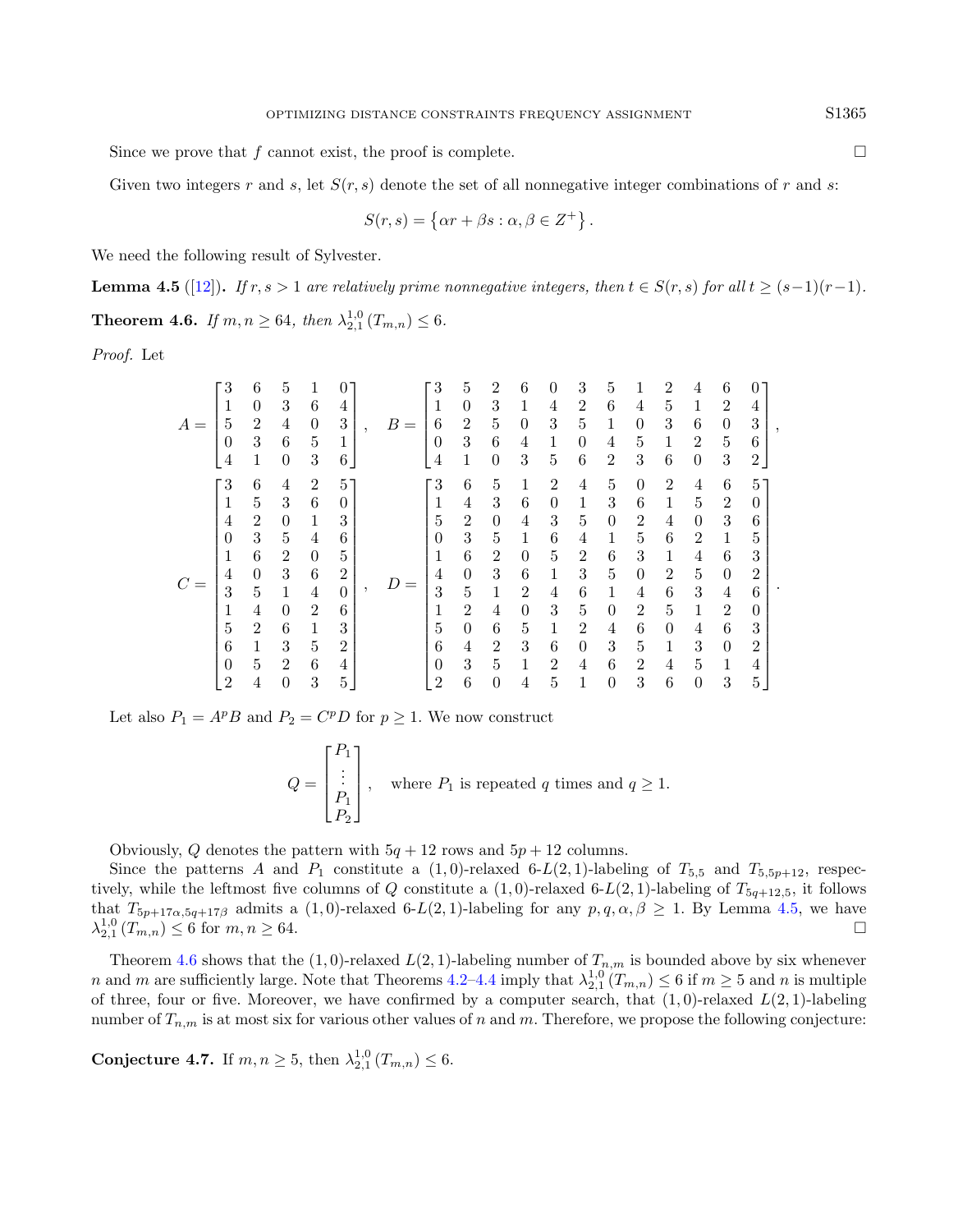## APPENDIX A. PATTERNS FOR TOROIDAL GRIDS  $T_{3,n}$

<span id="page-11-0"></span>Let

$$
P = \begin{bmatrix} 1 & 4 & 3 & 0 \\ 5 & 2 & 1 & 4 \\ 3 & 0 & 5 & 2 \end{bmatrix} \text{ and } Q = \begin{bmatrix} 5 & 2 \\ 3 & 0 \\ 1 & 4 \end{bmatrix}.
$$

 $P^k$  represents a  $(1,0)$ -relaxed 5-L(2, 1)-labeling of  $T_{3,4k}$ , while  $P^kQ$  represents a  $(1,0)$ -relaxed 5-L(2, 1)-labeling of  $T_{3,4k+2}$ .

Let

| $R = \begin{bmatrix} 6 & 0 & 5 & 3 & 1 & 4 & 5 & 1 & 3 \\ 2 & 4 & 1 & 0 & 5 & 6 & 2 & 4 & 0 \\ 1 & 3 & 6 & 4 & 2 & 0 & 3 & 6 & 5 \end{bmatrix} \quad \text{and}$         |  |  |  |  |  |  |
|--------------------------------------------------------------------------------------------------------------------------------------------------------------------------|--|--|--|--|--|--|
| $S = \begin{bmatrix} 6 & 0 & 4 & 3 & 6 & 5 & 1 & 0 & 4 & 2 & 3 \\ 2 & 3 & 1 & 5 & 4 & 0 & 6 & 3 & 1 & 6 & 5 \\ 4 & 5 & 2 & 0 & 1 & 3 & 4 & 2 & 5 & 0 & 1 \end{bmatrix}.$ |  |  |  |  |  |  |

By repeating the leftmost four columns of R and S, we obtain a  $(1, 0)$ -relaxed 6-L(2, 1)-labeling of  $T_{3,4k+5}$  and  $T_{3,4k+7}$ , respectively, for any  $k \geq 1$ .

Let

$$
P_3 = \begin{bmatrix} 5 & 8 & 4 \\ 3 & 6 & 2 \\ 7 & 1 & 0 \end{bmatrix}, \quad P_5 = \begin{bmatrix} 2 & 0 & 6 & 5 & 3 \\ 4 & 5 & 1 & 7 & 6 \\ 7 & 3 & 4 & 0 & 1 \end{bmatrix}, \quad \text{and} \quad P_7 = \begin{bmatrix} 2 & 0 & 6 & 1 & 4 & 3 & 5 \\ 3 & 1 & 4 & 5 & 2 & 6 & 0 \\ 6 & 5 & 2 & 3 & 0 & 1 & 4 \end{bmatrix}.
$$

 $P_3$ ,  $P_5$ , and  $P_7$  represent a  $(1,0)$ -relaxed 8-L $(2,1)$ -labeling of  $T_{3,3}$ , a  $(1,0)$ -relaxed 7-L $(2,1)$ -labeling of  $T_{3,5}$ , and a  $(1, 0)$ -relaxed 6-L $(2, 1)$ -labeling of  $T_{3,7}$ , respectively.

APPENDIX B. PATTERNS FOR TOROIDAL GRIDS  $T_{4,n}$ 

Let

$$
P = \begin{bmatrix} 4 & 0 & 2 \\ 1 & 3 & 5 \\ 0 & 2 & 4 \\ 3 & 5 & 1 \end{bmatrix}, \quad Q_5 = \begin{bmatrix} 4 & 0 & 3 & 6 & 2 \\ 1 & 6 & 4 & 0 & 5 \\ 0 & 3 & 1 & 2 & 6 \\ 6 & 2 & 5 & 4 & 1 \end{bmatrix}, \quad Q_7 = \begin{bmatrix} 4 & 1 & 2 & 4 & 3 & 6 & 2 \\ 0 & 3 & 5 & 6 & 1 & 0 & 5 \\ 6 & 2 & 0 & 3 & 4 & 2 & 6 \\ 3 & 5 & 6 & 1 & 0 & 5 & 1 \end{bmatrix},
$$
  
\n
$$
P_4 = \begin{bmatrix} 7 & 2 & 3 & 5 \\ 0 & 5 & 6 & 4 \\ 3 & 1 & 2 & 7 \\ 6 & 4 & 0 & 1 \end{bmatrix}, \quad P_5 = \begin{bmatrix} 6 & 2 & 1 & 4 & 0 \\ 1 & 5 & 3 & 6 & 2 \\ 3 & 6 & 2 & 0 & 5 \\ 4 & 0 & 5 & 3 & 1 \end{bmatrix}, \text{ and } P_7 = \begin{bmatrix} 1 & 4 & 6 & 2 & 0 & 4 & 3 \\ 2 & 0 & 5 & 3 & 1 & 6 & 5 \\ 4 & 6 & 2 & 0 & 5 & 3 & 1 \\ 5 & 3 & 1 & 4 & 6 & 2 & 0 \end{bmatrix}.
$$

For any  $k \ge 1$  and  $i \in \{5, 7\}$ , the patterns  $P^k$  and  $P^kQ_i$  represent a  $(1, 0)$ -relaxed 5-L(2, 1)-labeling of  $T_{4,3k}$ and a  $(1,0)$ -relaxed 6-L $(2,1)$ -labeling of  $T_{4,3k+i}$ , respectively. The patterns  $P_4, P_5$  and  $P_7$  give a  $(1,0)$ -relaxed 7-L(2, 1)-labeling of  $T_{4,4}$ , a (1,0)-relaxed 6-L(2, 1)-labeling of  $T_{4,5}$  and a (1,0)-relaxed 6-L(2, 1)-labeling of  $T_{4,7}$ , respectively.